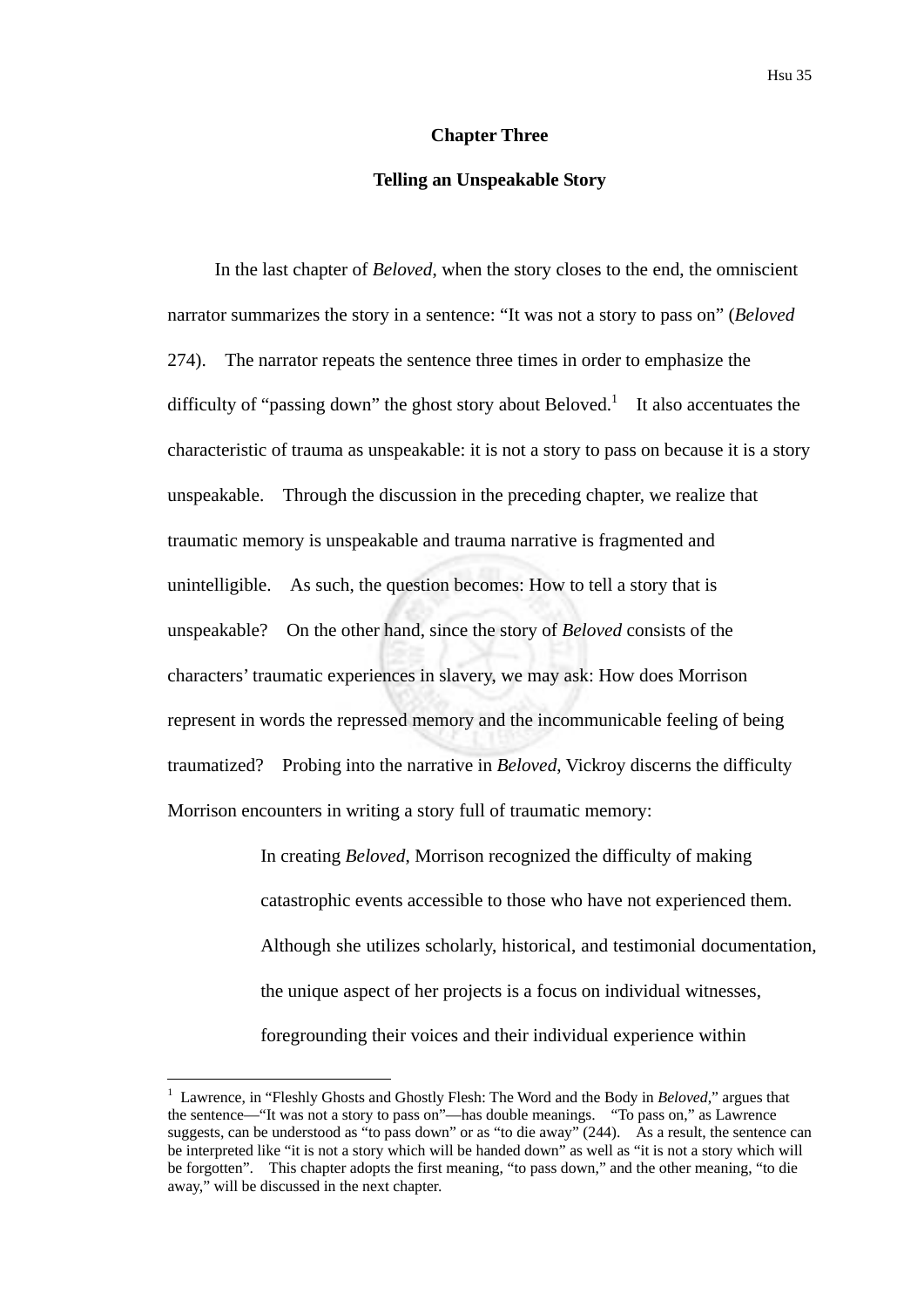re-created traumatic contexts in order to bring forth what has lost its immediacy in historical analysis. (174)

Vickroy uses the word "individual witnesses" and "individual experience" to emphasize that traumatic memory is unique, private, and incommunicable. Historical analysis, like narrative memory, is written in the form of accessible linearity in order to assimilate an event into human history. However, traumatic memory, which has not "been fully integrated as it occurred," is contrary to narrative memory, which is "integrated into a completed story of the past" (Caruth, "Introduction" 419). For Morrison, writing down Sethe and other characters' traumatic experiences in a linear and explicit narrative is far from the characteristic of trauma narrative. As Caruth suggests, "the transformation of the trauma into a narrative memory that allows the story to be verbalized and communicated, to be integrated into one's own, and other's knowledge of the past, may lose both the *precision* and the *force* that characterizes traumatic recall" ("Introduction" 420, emphasis mine). The linear and explicit narrative can neither represent the unspeakable traumatic experiences nor convey the characters' feelings of being traumatized. In "Memory, Creation, and Writing," Morrison notes that in her writing, she "fret[s] the pieces and fragments of memory because too often we want the whole thing" (388). In fact, as Vickroy indicates, the serious trauma writers "attempt to guide readers through a re-created process of traumatic memory in order that this experience be understood more widely, as in Morrison's *Beloved*" (8). By imitating the characteristic of trauma narrative, Morrison represents in *Beloved* the repressed traumatic memory and guides the reader to appreciate the characters' feelings of being traumatized. This chapter, by examining the narrative in *Beloved*, explores the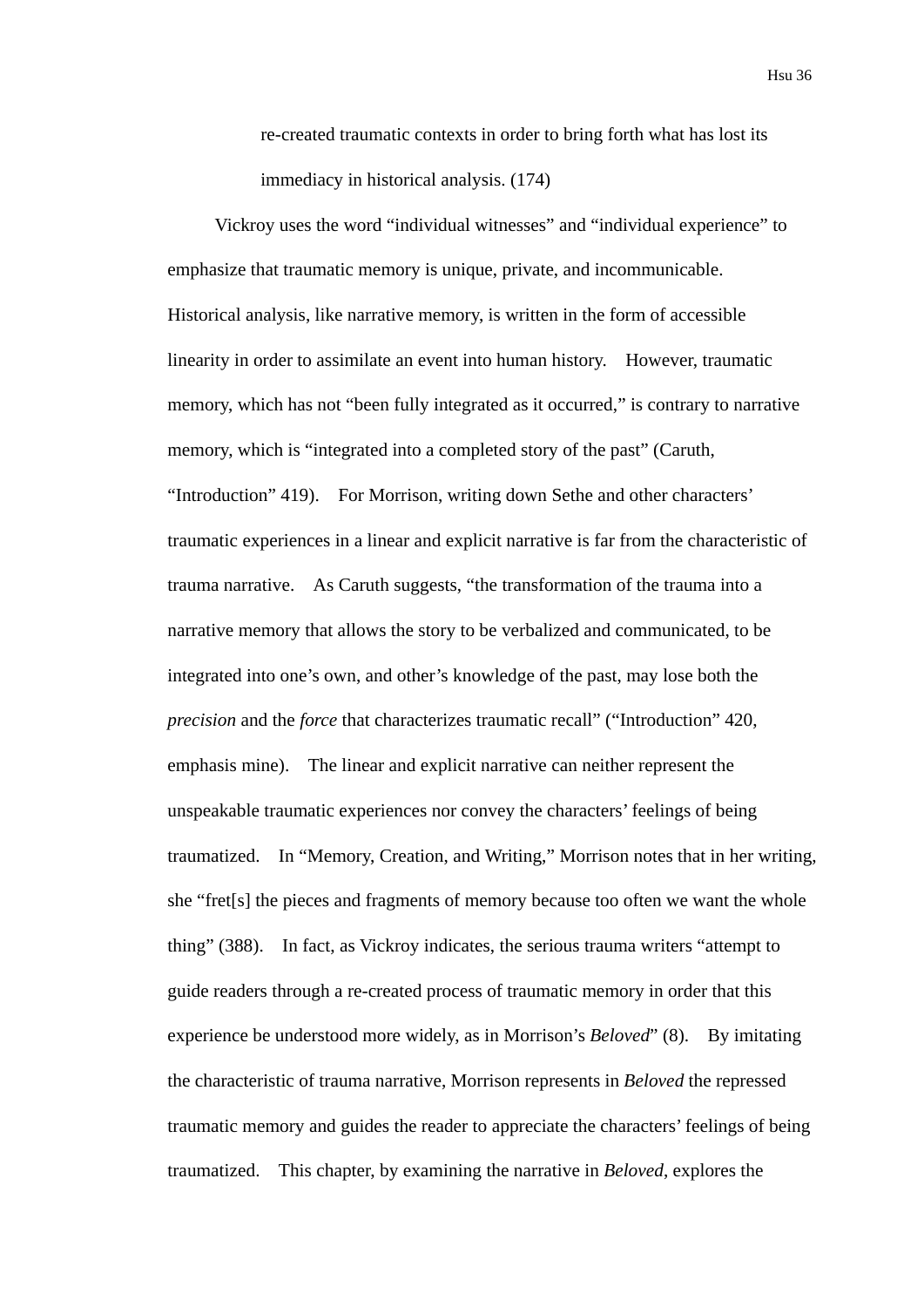narrative strategies Morrison adopts while creating the plot similar to trauma narrative.

## **I. The Return of the Repressed—Involuntary Memory**

Traumatic memory, as we know, is repressed by the traumatized subject into the unconscious. In order to represent the unspeakable story, Morrison and other trauma writers have to bring the repressed memory back into the character's consciousness. Freud, in *Moses and Monotheism*, argues that in the unconscious "[t]he repressed retains its upward urge, its effort to force its way to consciousness" (95). The repressed memories "were in the patient's possession and were ready to emerge in association to what was still known by him" (Freud, *Five Lectures* 23). Freud further indicates that under some conditions the repressed memory will be evoked. For example, the weakening of the force of repression conducted by consciousness, "as happens regularly in the state of sleep" (*Moses* 95), or "recent experience impressions or experiences occur which resemble the repressed so closely that they are able to awaken it" (*Moses* 95). Van der Kolk and van der Hart explicate the process of bringing traumatic memory back into consciousness:

> [T]raumatic memory is evoked under particular conditions. It occurs automatically in situations which are reminiscent of the original traumatic situation. These circumstances trigger the traumatic memory. [...] Traumatic memory is produced by the mechanism which Janet called *restitutio ad integrum*. When one element of a traumatic experience is evoked, all other elements follow automatically.  $(431)^2$

1

<sup>2</sup> *Restitutio ad integrum* is a Latin term. According to *OED*, it means "restoration to the uninjured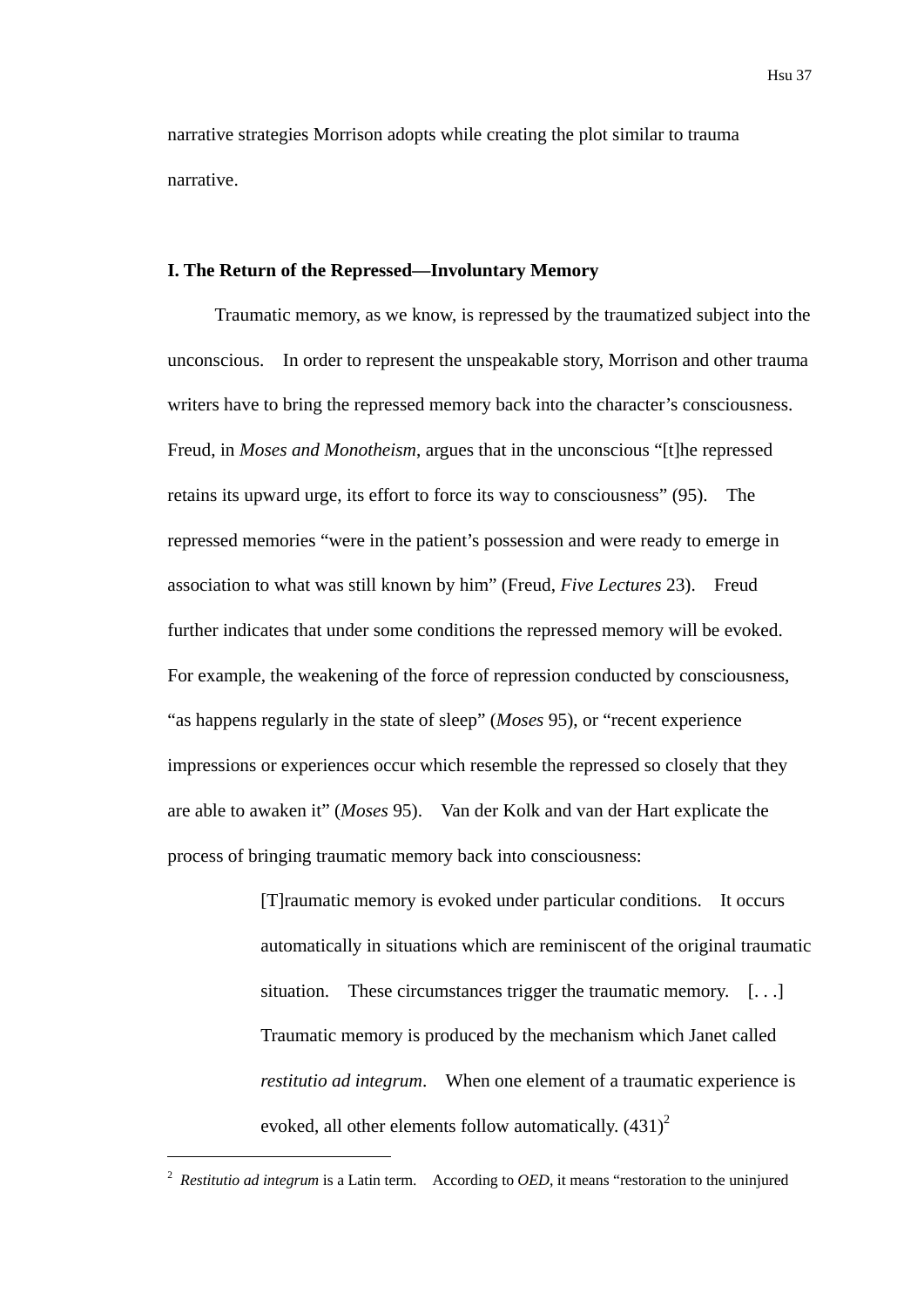Janet's concept of *restitutio ad integrum* is similar to "involuntary memory"—the term derives from the writing of Marcel Proust who divides memory into "voluntary memory" and "involuntary memory." Walter Benjamin, in "On the Image of Proust," adopts the term and enlarges its concept to analyze Proust's writing strategies (238-39). Benjamin regards Proust's works as "the universe of intertwining" (244). Proust employs the flow of involuntary memory to connect the related details of the past and to "charge an entire lifetime with the utmost mental awareness" (Benjamin 244). At the time of writing *A la recherche du temps perdu*, Proust locks himself in a room isolated from the external world and immerses himself into involuntary memory. He writes in a way like daydream in order to revive the unremembered memories in a "free-floating form" (Benjamin 246). According to Benjamin, Proust's writings create "the world in a state of similarity, and in it the *correspondences* rule" (244, Benjamin's emphasis).

The significance of involuntary memory resides in its uncontrollability. Not being ruled by consciousness, involuntary memory causes the "breakdown of repressive defense and the flooding of awareness with vivid reexperiencing of past events that occurs in the face of stimuli that invite the recollection of painful happenings" (Galatzer-Levy 147). Involuntary memory frees traumatic memory from the operation of repression and brings it back to consciousness. In a short speech on Proust, Benjamin indicates that "[c]oncerning the *mémoire involontaire*: not only do its images not come when we try to call them up; rather, they are images which we have never seen before we remember them. [...] Yet these images,

1

state" ("Restitutio in integrum"). Janet uses the term to illuminate that the evoked memory will bring back other repressed memories.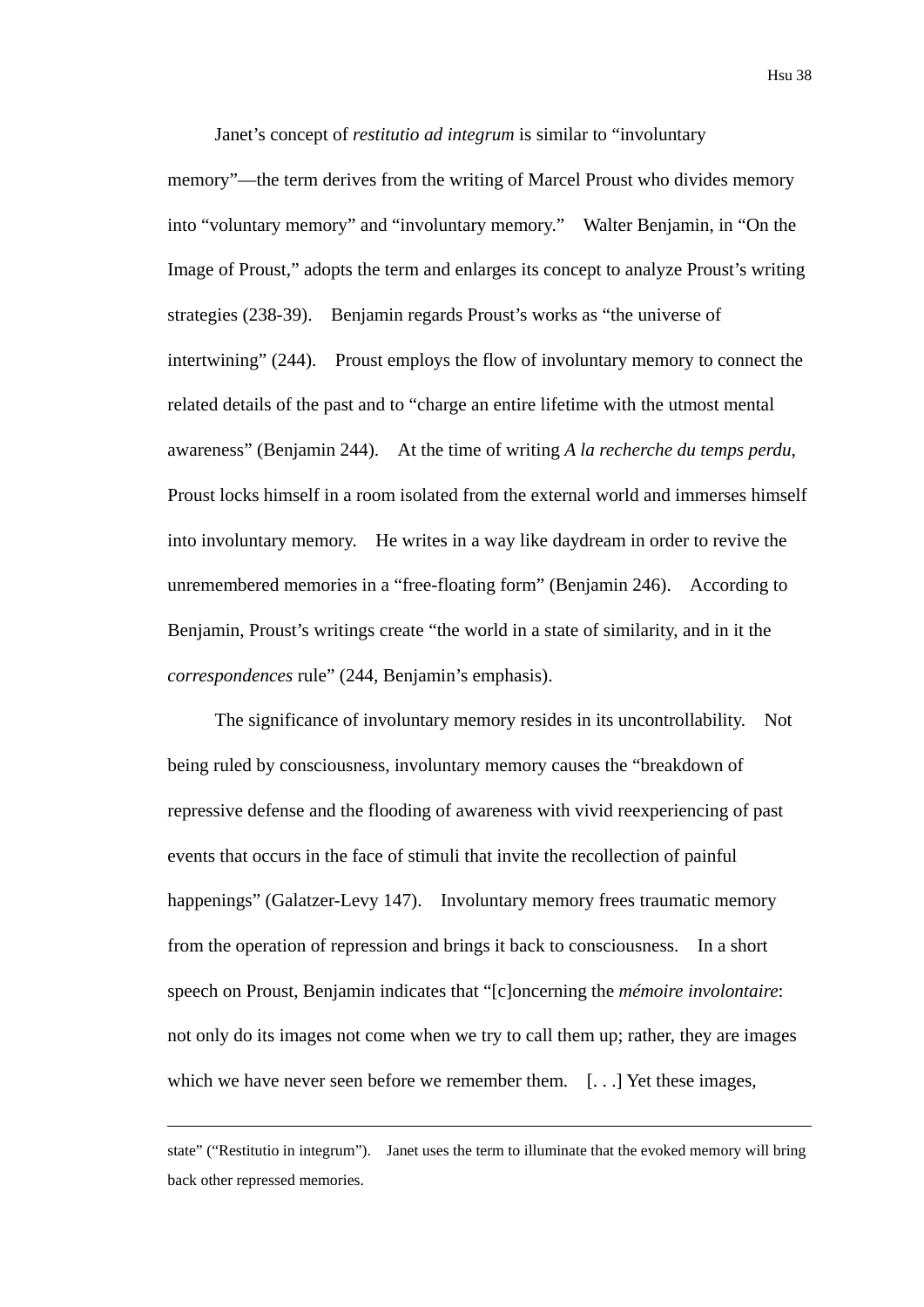developed in the dark room of the lived moment, are the most important we will ever see" (qtd. in Hansen 179, Hansen's emphasis).

In *Beloved*, involuntary memory works since the characters' repressed memories are brought back to consciousness in a state of suddenness and without intending. Before the trauma narrative in the novel begins, there is a scene in which Sethe's repressed memories are evoked. To Sethe, the operation of involuntary memory breaks the barrier of repression and unexpectedly revives her traumatic memory:

> [H]er memory of Buglar was fading fast. Howard at least had a head shape nobody could forget. As for the rest, she worked hard to remember as close to nothing as was safe. Unfortunately her brain was devious. She might be hurrying across a field, running practically, to get to the pump quickly and rinse the chamomile sap from her legs. Nothing else would be in her mind. The picture of the men coming to nurse her was as lifeless as the nerves in her back where the skin buckled like a washboard. Nor was there the faintest scent of ink or the cherry gum and oak bark from which it was made. Nothing. [. . .] Then something. [...] [A]nd suddenly there was Sweet Home rolling, rolling, rolling out before her eye, and although there was not a leaf on that farm that did not make her want to scream, it rolled itself out before her in shameless beauty. (*Beloved* 6)

The Sweet Home's "rolling out" signifies the return of the repressed memory. We do not know what evokes Sethe's memory. As Morrison suggests, "[t]here may be play and arbitrariness in the way memory surfaces" ("Memory" 388). No matter what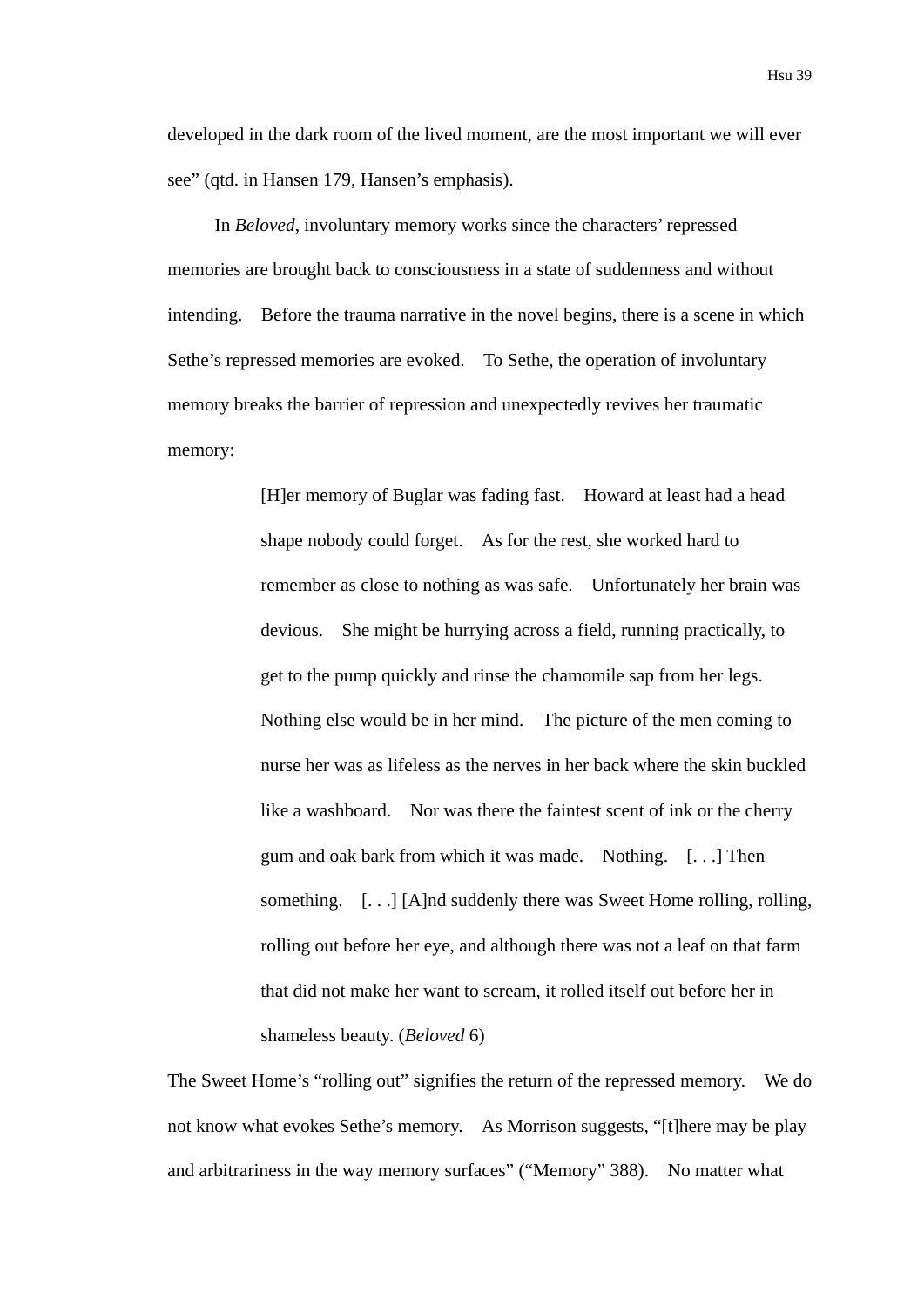Sethe senses, it brings traumatic memory back to her consciousness. In *Beloved*, after the scene of Sethe's involuntary memory, here comes Paul D, "the last of Sweet Home men" (*Beloved* 6). Paul D's unexpected appearance is like the return of the repressed memory. Involuntary memory brings back the intangible painful past and tangible Paul D both related to Sweet Home, the origin of Sethe's traumatic memory. The revived memories and the appearance of Paul D activate the trauma narrative among characters in the following pages of *Beloved*.

Another scene in which involuntary memory works in the novel is Beloved's return in the flesh as a young woman. When Sethe, Paul D, and Denver come back from the carnival in town, they see Beloved sits down and sleeps on "a stump not far from the steps of 124" (*Beloved* 50). As soon as Sethe sees Beloved, her "bladder filled to capacity. [. . .] Not since she was a baby girl, being cared for by the eight-year-old girl who pointed out her mother to her, had she had an emergency that unmanageable" (*Beloved* 51). Vickroy discerns that the scene signifies the return of the repressed—"Once the young woman Beloved returns in the flesh, Sethe does not immediately identify the connection between them. This connection is felt in her body; the pseudo birth-water breakage manifests unconscious memory and Sethe's reemerging symbiotic bond with Beloved" (180). Involuntary memory revives the repressed memory, which is the 'literal return of the event against the will of the one it inhabits' (Caruth, "Introduction" 3). In *Beloved*, the unmanageable emergency for Sethe to urinate is like the effusion of involuntary memory. As the returning of the repressed memory, Sethe's bladder suddenly fills to capacity "for some reason she could not immediately account for" (*Beloved* 51). Moreover, "the water she voided was endless. [. . .] [A]nd there was no stopping now" (*Beloved* 51).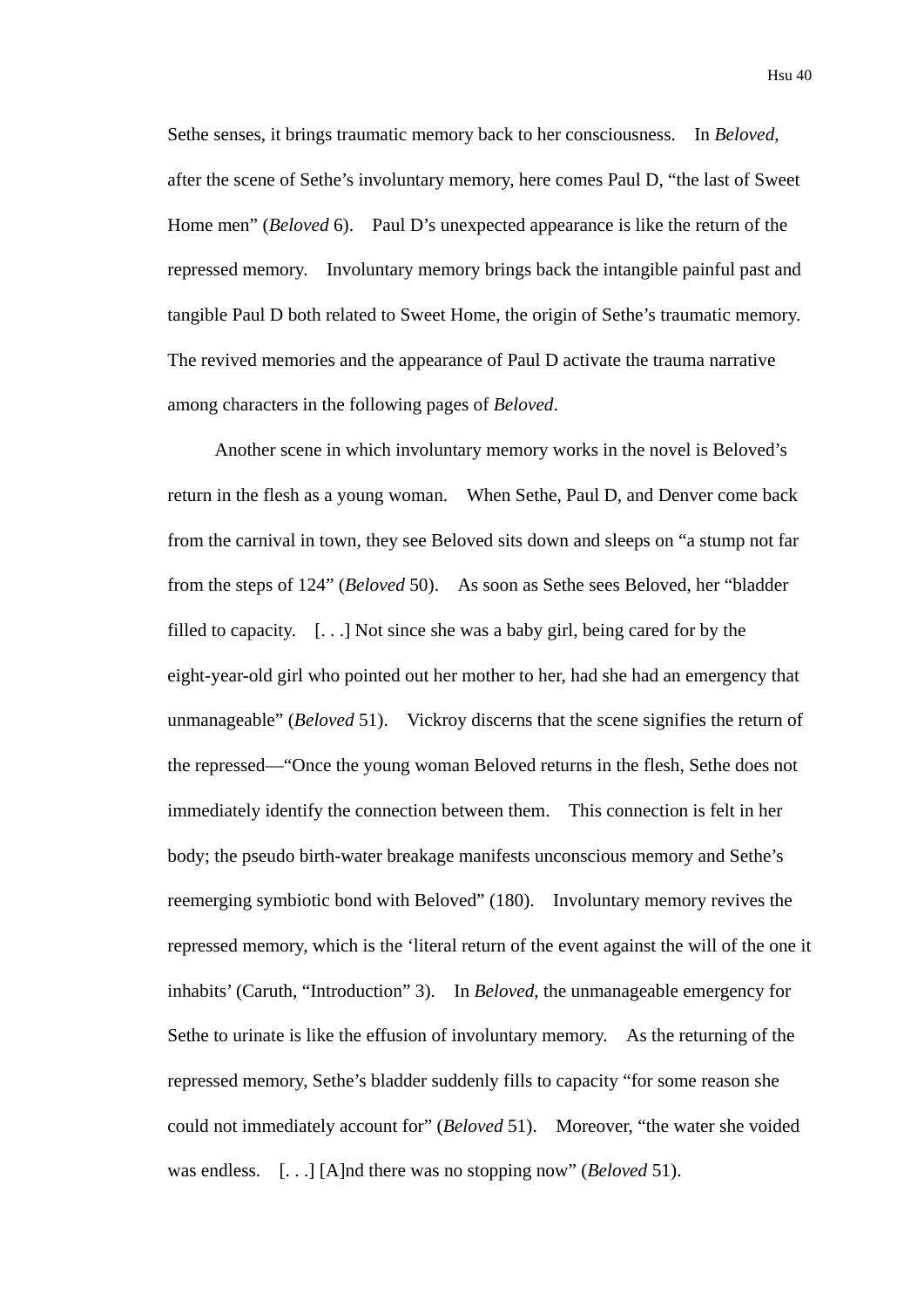Perceiving the connection between Beloved and Sethe, Vickroy directly interrelates Beloved with involuntary memory: "She is envisioned as an *involuntary memory* because although she provides some measure of emotional fulfillment, she is also unsettling, confronting many of the characters with their past and the shame they endure in trying to survive" (180, emphasis mine). Indeed, Beloved's appearance is like involuntary memory, which is unexpected and uncontrolled. The narrative of Beloved's appearance—"A fully dressed woman walked out of the water" (*Beloved* 50)—begins abruptly in the novel without any premonition. It interrupts the proceeding narrative of Sethe, Paul D, and Denver's daily life just as the way the operation of involuntary memory intrudes into the subject's consciousness. Furthermore, involuntary memory brings back the traumatic memory which the traumatized subject does not want to confront as similarly the urine of Sethe stimulated by Beloved "mak[es] a mudhole too deep to be witnessed without shame" (*Beloved* 51).

# **II. Center and Circumference: The Circular Narrative**

Given its uncontrollability, involuntary memory, like Beloved, brings back the repressed memory into consciousness against the traumatized subject's will. Therefore, as the repressed memory is evoked, the Freudian repression still works. Through the discussion of repression in the preceding chapter, we realize that in trauma narrative the traumatized subject evades or intentionally omits the central event. Moreover, it is noteworthy that, if the traumatized subject is forced to recount the center of her/his traumatic experiences, she/he resists unveiling it by circular narrative. Matus points out that in trauma narrative, "[t]hrough hints and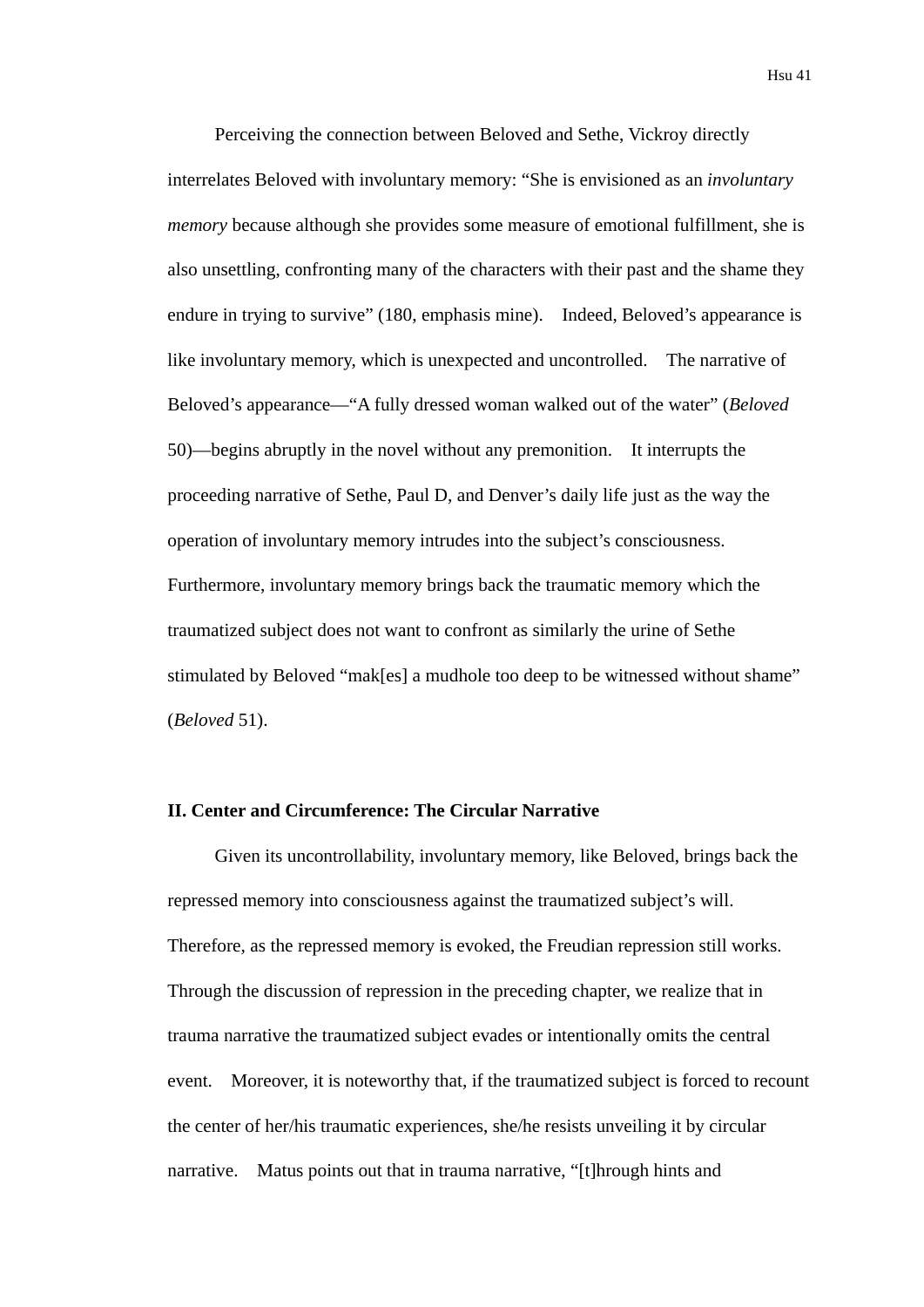insinuations the narrative circles around its central unspeakable incident, enacting the symptoms of trauma in its own fragmentation and blockage" (108). As a result, one of the characteristics of trauma narrative is its circling style: the traumatized subject keeps talking about details which are not significant in traumatic experiences for her/his reluctance to dwell on the central event.

In *Beloved*, the characters' narrative "enacts a circling or repetition around the traumatic event" (Matus 112). When her traumatic memory of Sweet Home has been evoked, Sethe first recollects not her children or the atrocities of slavery but the sycamores in the plantation. "It shamed her—remembering the wonderful soughing trees rather than the boys. Try as she might to make it otherwise, the sycamores beat out the children every time and she could not forgive her memory for that" (*Beloved* 6). On another scene, when Sethe tells Denver how she loves Beloved, what comes to her mind is not the scene in the woodshed. Instead, she recollects the headstone she selects for her daughter and how she trades sex with the engraver for engraving the word "Beloved" on the headstone. Sethe recalls the scene in detail: "The welcoming cool of unchiseled headstones; the one she selected to lean against on tiptoe, her knees wide open as any grave. Pink as fingernail it was, and sprinkled with glittering chips" (*Beloved* 4-5). When Denver asks Sethe to tell her what exactly happened at Sweet Home, Sethe answers her: "Nothing to tell except schoolteacher" (*Beloved* 36). However, when Sethe talks about schoolteacher, she does not mention how he teaches his nephews to write down the slave's "animal characteristics" and orders them to suck her milk. Sethe just tells Denver some details about schoolteacher, how he looks like, and some trivialities of his ink and notebook (*Beloved* 36-7).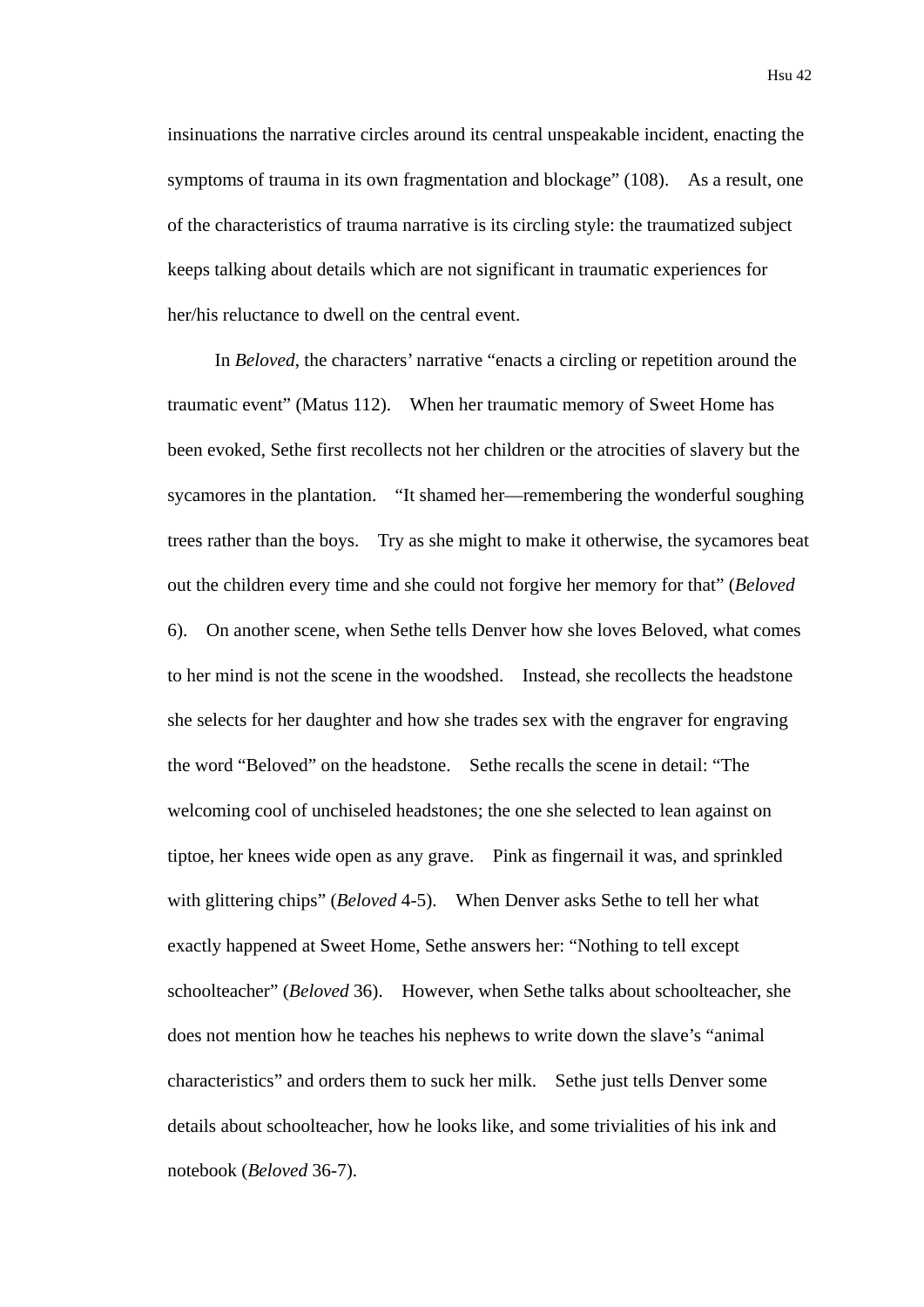Paul D also dwells on his traumatic experiences in a circling style. In the conversation with Sethe, Paul D does not know how to convey in words his feelings of being traumatized. As a result, he turns to expatiate on the cocky appearance of a rooster called "Mister" (*Beloved* 71-2). "Mister, he looked so . . . free. Better than me. Stronger, tougher. Son of a bitch couldn't even get out the shell by hisself but he was still king and I was . . ." (*Beloved* 72). Paul D compares Mister's confidence and freedom to his feelings of shame and helplessness aroused by the bit put in his mouth. Another case in point is Stamp Paid's circular narrative when he tries to tell Paul D the truth of Beloved's death. Stamp Paid encounters difficulty in narrating how Sethe gathers her children to the woodshed and cuts off Beloved's throat. Therefore, he deviates from Beloved's death and talks in detail about the blackberries he plucks for Denver, how precious they are, and how lavish the feast held by Baby Suggs for her daughter-in-law and her grandchildren (*Beloved* 156-57).

The most specific example of the characters' circular trauma narrative in *Beloved* is the scene in which Paul D, after Stamp Paid shows him the newspaper clipping, asks Sethe the real reason of Beloved's death. To answer Paul D's question, Sethe begins to narrate her memories of Beloved. She tells him how Beloved learns to crawl and to eat solid food. She complains about how helpless she is at Sweet Home since she knows no woman who can teach her how to take care of her children. She even expatiates on the color and pattern of a piece of calico by which she wants to make a shift for her daughter. Sethe chatters on and on about all trivialities of Beloved except how she dies. Moreover, we should notice that, when Sethe responds to Paul D's inquiry, her circular narrative corresponds with her movement in the kitchen, which also proceeds in a circling style: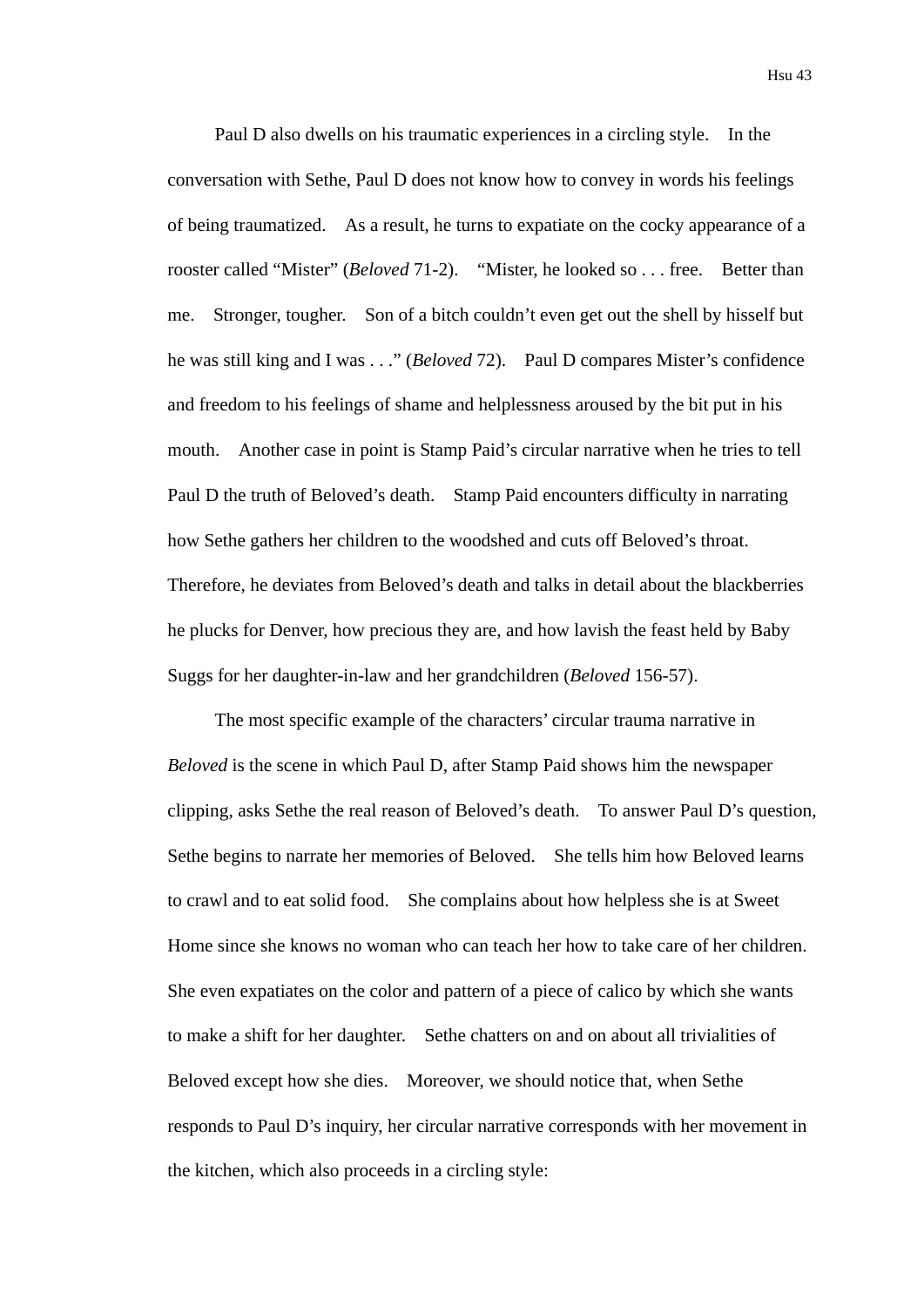She is spinning. Round and round the room. Past the jelly cupboard, past the window, past the front door, another window, the sideboard, the keeping-room door, the dry sink, the stove—back to the jelly cupboard. Paul D sat at the table watching her drift into view then disappear behind his back, turning like a slow but steady wheel. Sometimes she crossed her hands behind her back. Other times she held her ears, covered her mouth or folded her arms across her breast. Once in a while she rubbed her hips as she turned, but the wheel never stopped. (*Beloved* 159)

On this scene, Sethe walks and talks like a wheel, spinning and non-stop. Sethe's circling movement in the kitchen embodies her circular narrative and both of them bewilder Paul D.

> It made him dizzy. At first he thought it was her spinning. Circling him the way she was circling the subject. Round and round, never changing direction, which might have helped his head. [. . .] He caught only pieces of what she said—which was fine, because she hadn't gotten to the main point—the answer to the question he had not asked outright, but which lay in the clipping he showed her" (*Beloved* 161).

Paul D does not realize that Sethe will never get to the main point. The main point, the answer to Paul D's question, is the center of Sethe's traumatic experiences and she always lingers on the circumference, resisting going into the center. Her mental and physical movement both circle around because she cannot speak out her central secret to answer the question—if she really kills Beloved. "Circling, circling, now she was gnawing something else instead of getting to the point" (*Beloved* 162). Lorraine Liscio, in "*Beloved*'s Narrative: Writing Mother's Milk," suggests that "Sethe's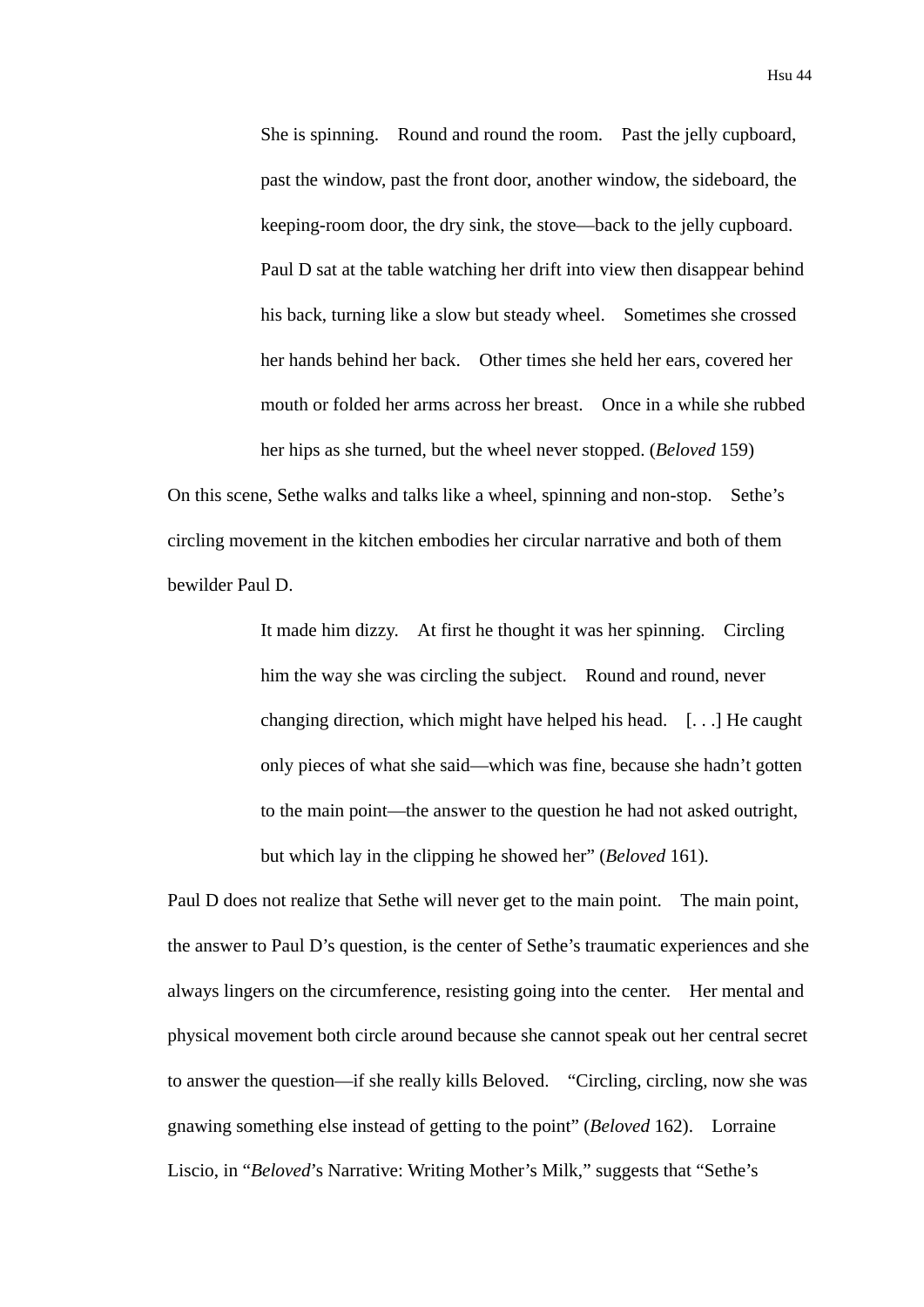circling bespeaks her inability to order a literate cause/effect sequence in her crazed and horrifying act. [. . .] Sethe is not the only one destined to a circuitous mode of storytelling. Indeed, all the characters are" (38). Valerie Smith points out that given "the space between 'experience' and narrative intervention" (350), the characters' trauma narrative "can only 'circle'" (350).

In "Anything Dead Coming Back to Life Hurts: Circularity in *Beloved*," Philip Page probes into Sethe's trauma narrative and concludes that "[t]he image of circularity controls the crucial scene of *Beloved*. The scene occurs [. . .] when Sethe tries to explain to Paul D why she had to kill her infant daughter. That shocking act, Sethe's motivations behind it, the memory of it, and Paul D's struggle to understand it form the heart of the novel" (134-35). In fact, Sethe is well aware of her circling movement and circular narrative because she realizes that she can never directly tell Paul D the truth of Beloved's death. "Sethe knew that the circle she was making around the room, him, the subject, would remain one. That she could never close in, pin it down for anybody who had to ask. If they didn't get it right off—she could never explain" (*Beloved* 163).

After reading *Beloved*, readers may find the whole narrative of the novel is as circular as Sethe's trauma narrative. As Page suggests, "circles and circle metaphors dominate the novel" (135). The plot circles around Sethe's infanticide and the story "begins and ends with Beloved, whose name envelops the text" (Horvitz 157). Page compares the narrative of *Beloved* to the one of Sethe's: "The novel is like the circle Sethe spins, collecting, omitting, repeating the fragments. [...] The narrator knows the whole story, but, since the characters have trouble confronting the past, the narration must be presented in overlapping pieces" (140). The narrative of the novel

Hsu 45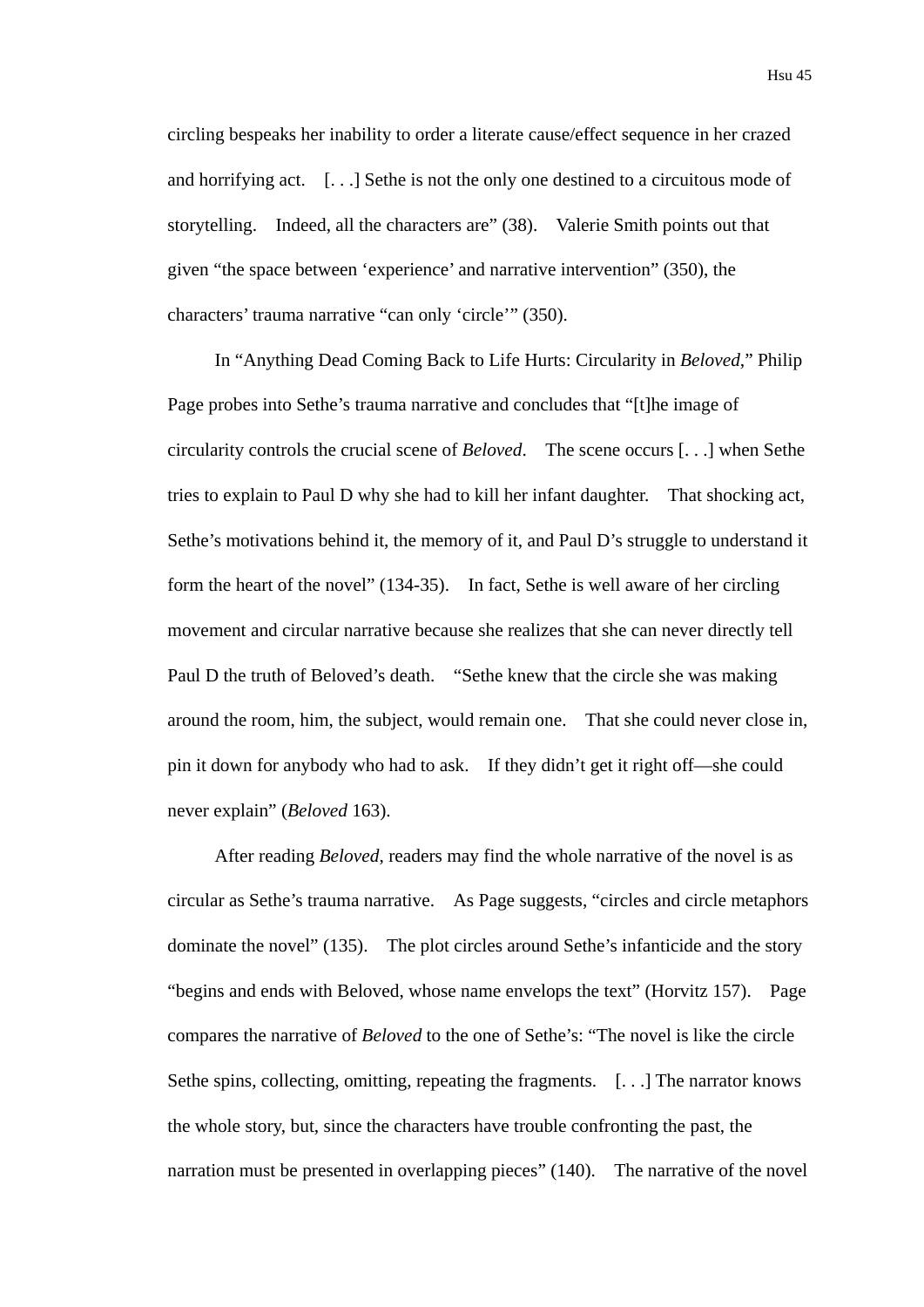focuses on one character's flashback, shifts unexpectedly to another, circles back with more information, then turns away, then circles back, and so on. In *Beloved*, the whole narrative is a big circle enclosing the small circles of the characters' trauma narrative.

#### **III. The Unspoken Scene**

Sethe's circular narrative arises from her inability to recount the scene of Beloved's death. In fact, this crucial scene is not fully represented in any character's narration, not even in the narrative of the novel. Sethe's killing Beloved is the center of the whole story. However, the chapter consisting of this central event is only six pages and the narrator of the event is not Sethe herself but the omniscient narrator. The narrative of this chapter is represented as a live show in which the omniscient narrator's viewpoint follows the four white men—"schoolteacher, one nephew, one slave catcher and a sheriff" (*Beloved* 148)—who come to 124 for Sethe and her children. The narrator describes in detail how carefully the white men approach the house. They see Stamp Paid and Baby Suggs and both of them act crazy to them. Stamp Paid is "grunting—making low, cat noise like" (*Beloved* 149) and Baby Suggs is "standing stock-still—but fanning her hands as though pushing cobwebs out of her way" (*Beloved* 149). When the white men walk into the woodshed—"[i]nside, two boys bled in the sawdust and dirt at the fleet of a nigger woman holding a blood-soaked child to her chest with one hand and an infant by the heels in the other" (*Beloved* 149). The blood-soaked child is Beloved and her throat has been cut off before the narrator's viewpoint, following the white men, moves into the woodshed. The crucial scene of Beloved's death has ended before the narrator leads the reader to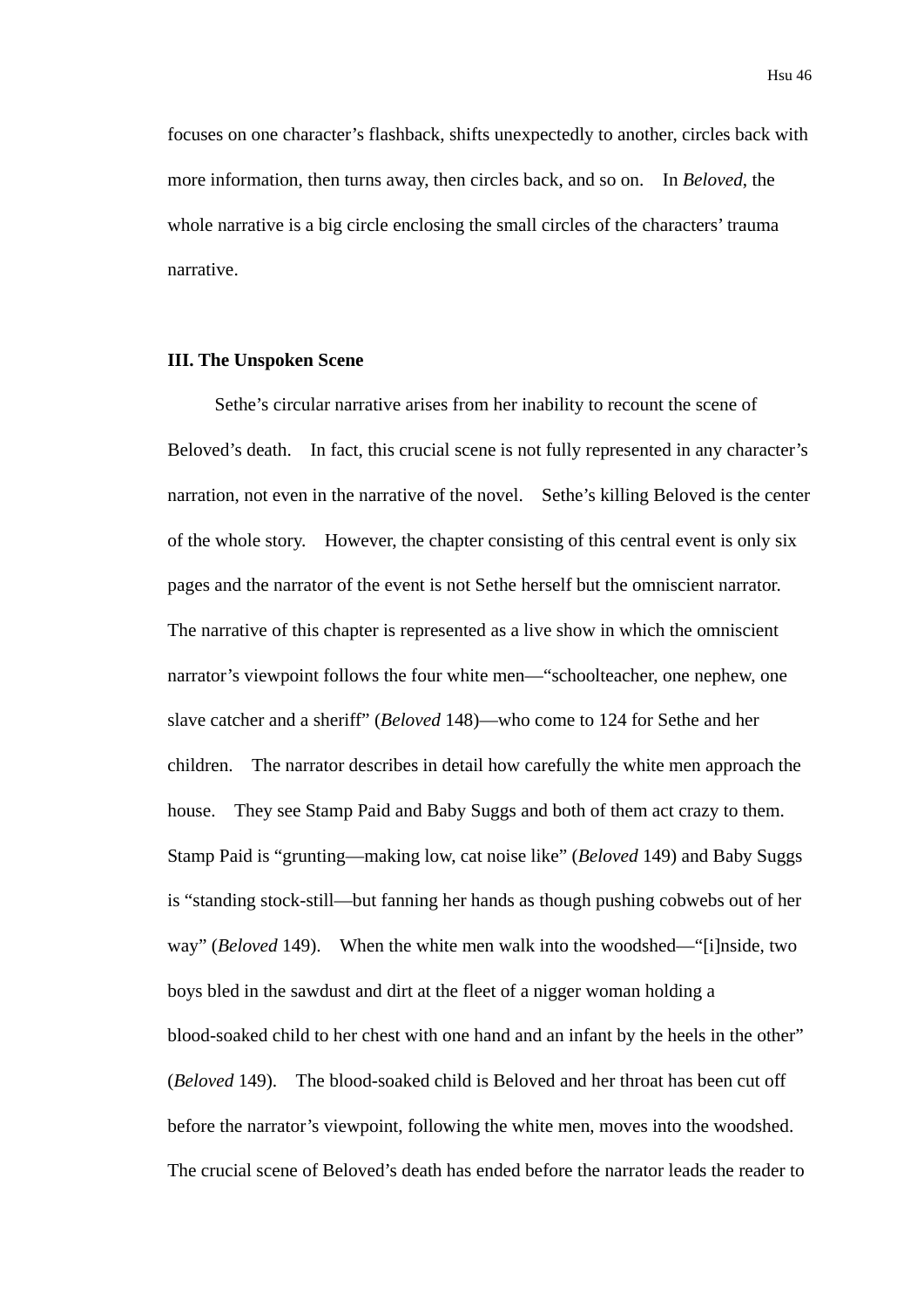witness it.

The whole novel, from the beginning to the end, from characters to the omniscient narrator, does not represent the scene of Beloved's death. Readers do not "hear" (from the characters' narrative) or "see" (from the omniscient narrator's viewpoint) the crucial scene in the woodshed. This scene, the center of Sethe's traumatic experience, is omitted from all possible narrative. It is the absence, the gap, which signifies the unspeakable center of traumatic experiences. Vickroy notes that the silence on the central event can represent "a traumatic gap, a withholding of words because of terror, guilt, or coercion" (187). It is "a strong 'presence' in *Beloved*, connected to repression, isolation, loss, and hidden knowledge; this is a heretofore unspoken history" (Vickroy 187). Schopp also regards the gap in narrative as a characteristic of Morrison's works:

> In fact, gaps in information, the disjuncture between proairetic sequence and hermeneutic codes [. . .] seem to characterize much of Morrison's novel. In Morrison's narrative, the reader may recognize that an event or sequence of events is significant; however, her reader often lacks the hermeneutic codes—the plot [...] that enable a determination of signification. (212)

With the unspoken scene in the woodshed, the narrative in *Beloved* not only represents the withholding form of trauma narrative but also quickens the reader's imagination. Through the discussion in the preceding chapter, we realize that trauma narrative is like a box of jigsaws which is short of the central part. The center of traumatic experiences might never be present in trauma narrative and it has only to be completed by the reader's imagination. In *Beloved*, readers do not hear or see the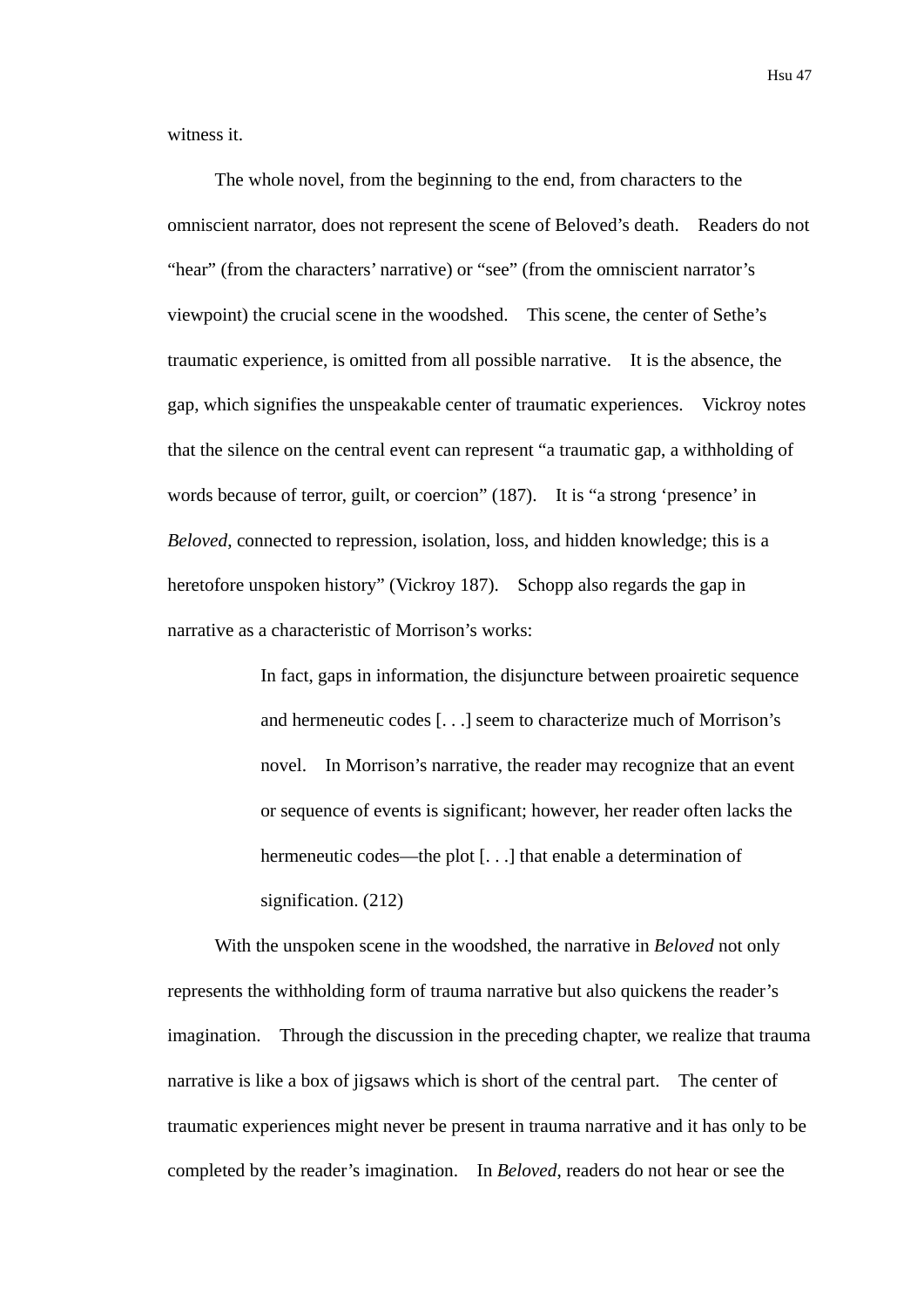crucial scene of Sethe's killing Beloved, hence they have to imagine what exactly happened in the woodshed of 124. In an interview with Claudia Tate, Morrison says:

> The language has to be quiet; it has to engage your participation.  $[\dots]$ It is not just about telling a story; it is about involving the reader. The reader supplies the emotions. The reader supplies even some of the color, some of the sound. My language has to have holes and spaces so the reader can come into it. He or she can feel something visceral, see something striking. Then we [you, the reader, and I, the author] come together to make this book, to feel the experience. (125, Tate's explanation)

On Beloved's death, the narrator's absence invites the reader's presence. In fact, readers' imagining the crucial scene is more effective than merely "seeing" it through the omniscient narrator's viewpoint. Matus emphasizes that, in *Beloved*, the "[t]he narrative choice to handle the novel's central incident this way has the effect of making the reader understand more compelling Sethe's horrific actions" (107). Through the full play of imagination, readers are closer to the traumatized characters because the horror and helplessness of being traumatized can be better imagined than described.

## **IV. Time and Trauma**

In *Unclaimed Experience*, Caruth explores the characteristic of trauma in terms of the passage of time. She indicates that "[t]raumatic experience, beyond the psychological dimension of suffering it involves, suggests a certain paradox: that the most direct seeing of a violent event may occur as an absolute inability to know it;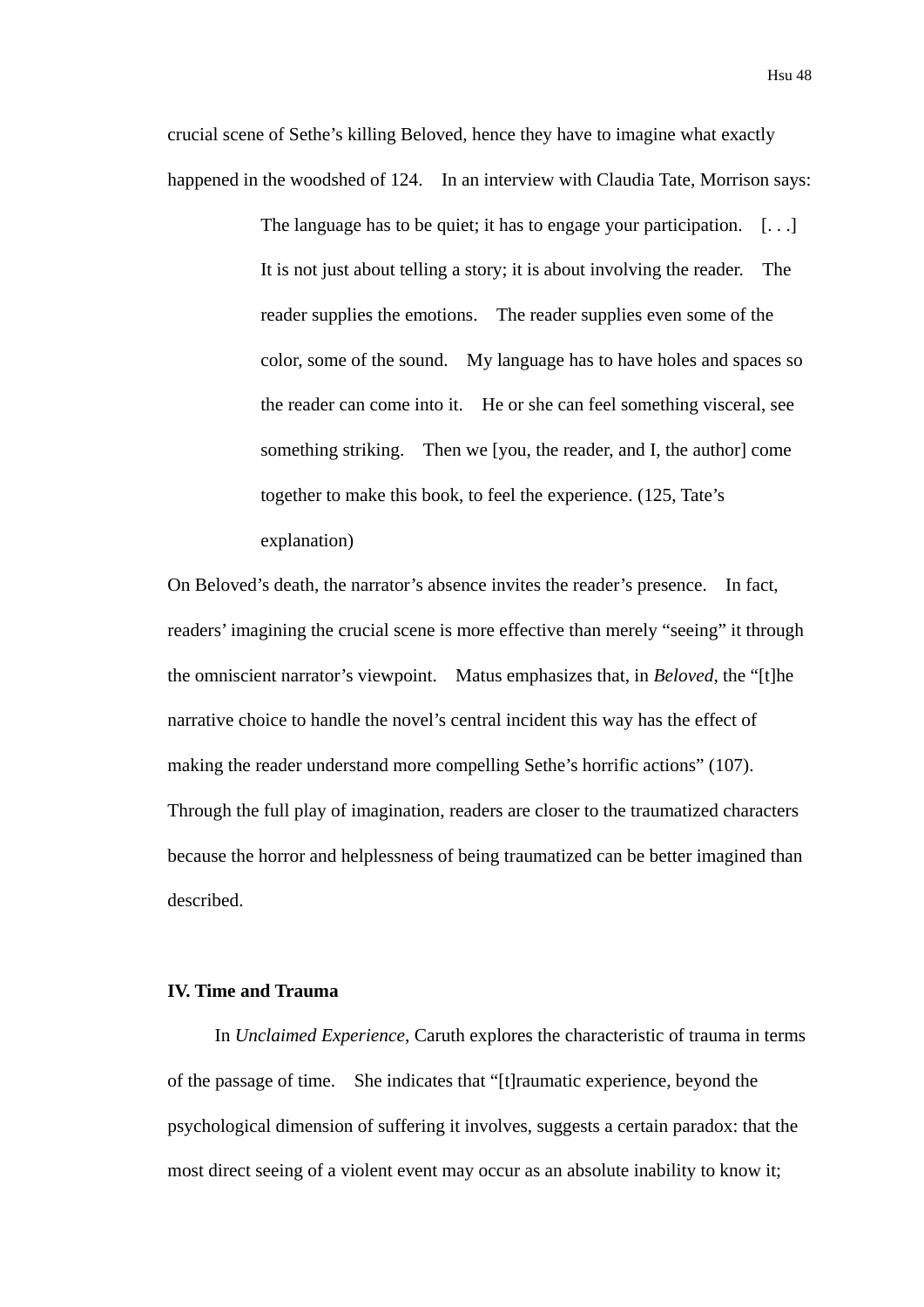that immediacy, paradoxically, may take the form of *belatedness*" (91-92, emphasis mine). Caruth's concept of "belatedness" in trauma derives from Freud, who, in *Project for a Scientific Psychology*, suggests that "a memory is repressed which has only become a trauma by *deferred action*" (356, Freud's emphasis).<sup>3</sup> According to Freud, trauma is not formed immediately when the subject experiences the traumatic event. It is developed during the passage of time, in a "deferred action." An event becomes traumatic not in the very moment it occurs but in a belated and complicated process in which repression, involuntary memory, repetition compulsion, and trauma narrative interplay.<sup>4</sup>

The time arrangement in the narrative of *Beloved* corresponds to the deferred action in trauma. The opening of *Beloved* is set in the eighteenth years after Beloved's death, which happens in the middle of the story, not in the beginning or the end. For Morrison, even "the *in medias res* opening" of *Beloved* is "excessively demanding" ("Unspeakable" 228), she is committed to it because such opening can arrange the time line in narrative to represent the belatedness in trauma. Readers, at the opening of *Beloved*, are thrown into 124, a house haunted by a baby ghost, without knowing what happened in the past. Through the characters' flashbacks, readers belatedly reconstruct the story and grasp the significance of Beloved's death as the traumatic center of the novel. It is a deferred action similar to trauma

1

<sup>&</sup>lt;sup>3</sup> Freud uses the term "nachträglich" constantly to explain how memory alters during the passage of time. In *The Language of Psychoanalysis*, Laplanche and Pontalis translate this German term into "après-coup," a French term denoting "deferred action." According to Laplanche and Pontalis, "après-coup" means "the subject revises past events at a later date (nachträglich), and that it is this revision which invests them with significance and even efficacity or pathogenic force" (112). However, "[i]t is not lived experience in general that undergoes a deferred revision but, specifically, whatever it has been impossible in the first instance to incorporate fully into a meaningful context. The traumatic event is the epitome of such unassimilated experience" (Laplanche and Pontalis 112).

<sup>&</sup>lt;sup>4</sup> The concept of "repetition compulsion" will be discussed in the next chapter.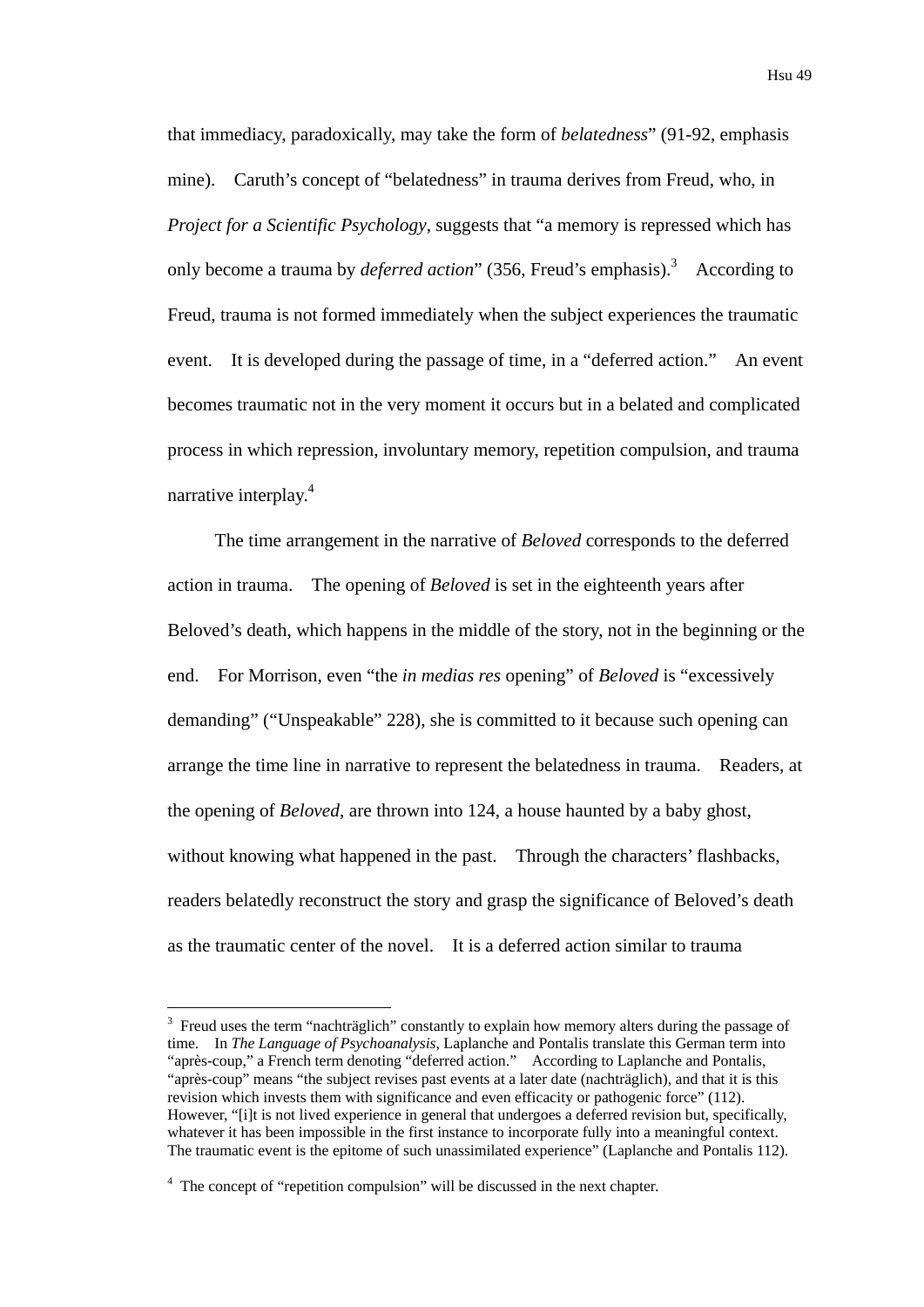narrative by which the traumatized subject belatedly recognizes the event as traumatic and understands its significance in her/his personal history.

On the other hand, since the event becomes traumatic in a deferred action, it might be endowed by the traumatized subject with a new meaning. During the passage of time, the traumatized subject's fresh experiences may revise her/his traumatic memory and, in the better way, relieve her/his pain. In *Beloved*, Sethe resents her husband, Halle, for his absence in their runaway. She believes that their runaway fails because Halle does not join her with their children in the cornfield. Sethe cannot forgive Halle until Paul D tells her the thing she does not know—Halle disappears because he goes insane after seeing the nephews of schoolteacher suck Sethe's milk in the barn (*Beloved* 68-9). In a deferred action, Paul D's information revises a part of Sethe's traumatic memory and releases Halle from Sethe's resentment.

Another characteristic related to time in trauma is the disorder of tense in the traumatized subject's life. Matus characterizes trauma as "a disease of time" because "[t]he past is not known *as* the past. Out of its place and time, it intrudes into the present, returning in exactness and literalness, pristine and ungrasped by memory" (Matus 24, Matus' emphasis). The traumatic experiences, without being assimilated into the traumatized subject's personal history, fix on her/his psychic life and repeatedly intrude into her/his consciousness. As Caruth suggests, the traumatic event is haunting with "its repeated *possession* of the one who experiences it' ("Introduction" 3, Caruth's emphasis). The repeated return of the repressed interrupts the traumatized subject's daily life and thus divides it into two worlds. "Many traumatized persons [. . .] experience long periods of time in which they live,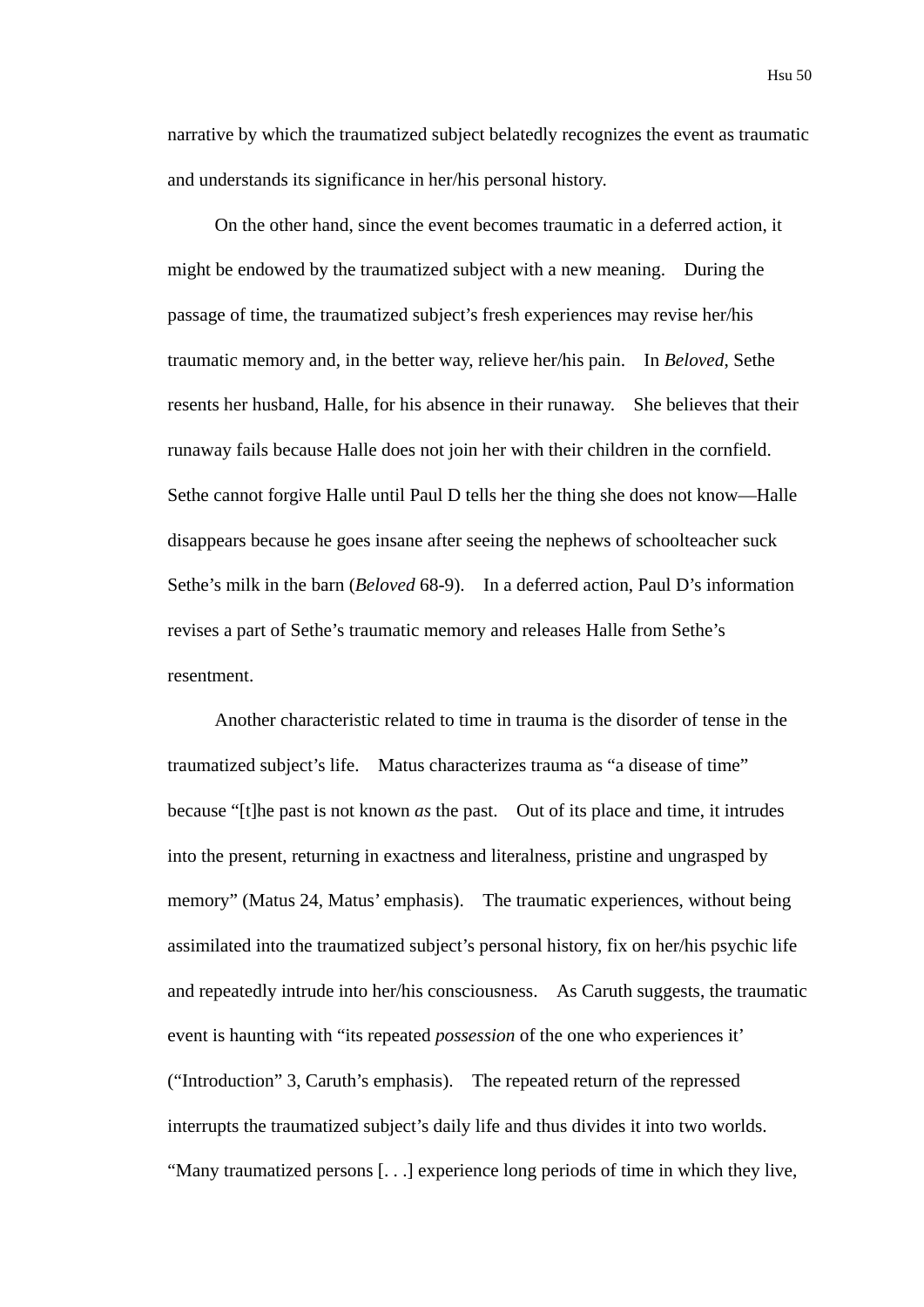as it were, in two different worlds: the realm of the trauma and the realm of their current, ordinary life" (van der Kolk and van der Hart 448). Between the two worlds, the traumatized subject "switches from one to the other without synchronization because he is reporting not a sequence but a *simultaneity*" (Langer 95, emphasis mine).

The narrative of *Beloved* represents the "simultaneity" in the traumatized subject's life, the co-existence of two incompatible worlds. By means of the *in medias res* opening, the narrative intertwines the proceeding plot with the characters' flashbacks. The co-existence of the present and the traumatic past in *Beloved* corresponds with "a permanent duality, not exactly a split or a doubling but a parallel existence" (Langer 95), which the traumatized subject experiences in her/his life. As Page notes, Morrison in her novels "treats time not chronologically, but as a divided, multilayered dimension" (33). In *Beloved*, Sethe's traumatic memory of Baby Suggs, Halle, schoolteacher, and Beloved repeatedly returns and intrudes into her consciousness. It seems that she lives simultaneously at 124 (the present) and at Sweet Home (the past). According to Matus, Sethe lives with the unintegrated traumatic memory and she "finds the past welling up in her daily experience as if it were happening again; she lives the past as if it were the present. What the trauma of slavery has done is to disturb linearity and chronology. Time itself is haunted, and narrative denies history, which is an ordering of time" (111).

The fragmented narrative in *Beloved* not only represents the disorder of tense in the traumatized subject's life but also unfolds the discontinuity of traumatic memory. As discussed in the opening of this chapter, traumatic memory, unlike narrative memory, "is not transformed into a story, placed in time, with a beginning, a middle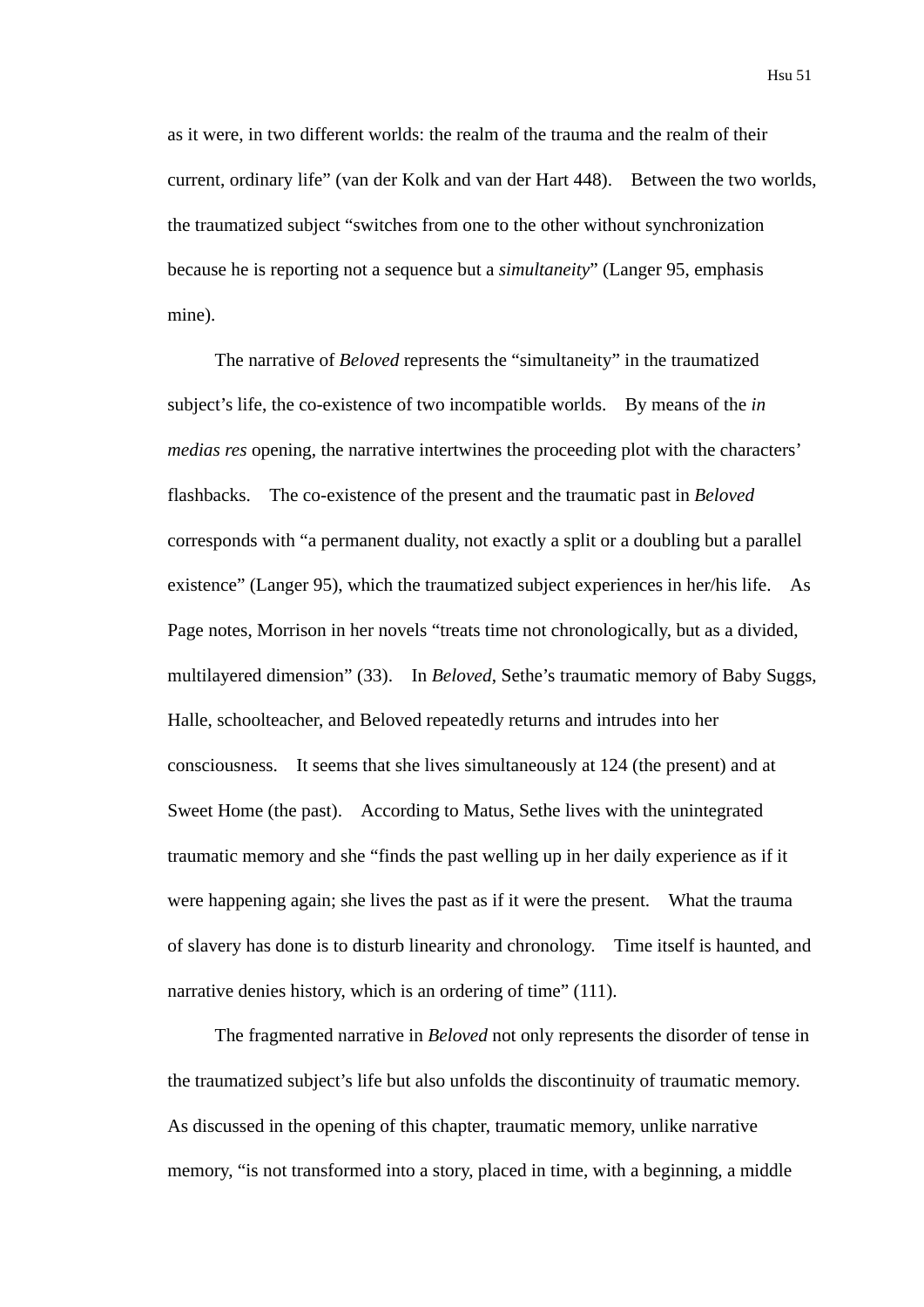and an end (which is characteristic for narrative memory)" (van der Kolk and van der Hart 448). In traumatic memory, "as opposed to narrative memory, linear chronology collapses. Time becomes fragmented and uncontrollable" (Hirsch 103). In *Beloved*, in order to represent Sethe and other characters' discontinuous traumatic memory, Morrison has to "jettison linear or chronological approaches to narrative" (Vickroy 179). Matus also discerns that in *Beloved* the characters' narrative "conveys the nature of the traumatic past through its discontinuity and fragmentation" (Matus 111).

Narrative memory is "the action of telling a story" (Janet 661), a movie with the linear and fluent plot. On the other hand, the discontinuous traumatic memory is like a "series of still snapshots" (Herman 175). Herman indicates that traumatic memory is "encoded in the form of vivid sensations and images. [. . .] The intense focus on fragmentary sensation, on image without context, gives the traumatic memory a heightened reality" (Herman 38). According to Herman, trauma narrative, the narrative of the "static and unintegrated" (Vickroy 188) traumatic memory, is like the exhibition of those snapshots. Indeed, in *Beloved*, the characters' fragmentary and non-linear trauma narrative shows us the scene rather than the story of their traumatic past. We see the divided yet interrelated pictures in which Sethe, Paul D, Sixo, Stamp Paid and all other blacks are bound, abused, raped, and even killed. Morrison's *Beloved* is like an album containing the characters' narrative pictures related to their trauma and the atrocities in slavery.

Moreover, in the picture of trauma narrative, time is confused but space is distinct. Traumatic memory is "timeless" (van der Kolk and van der Hart 448) since trauma disrupts and blurs the linear time (Matus 111). However, the image of the

Hsu 52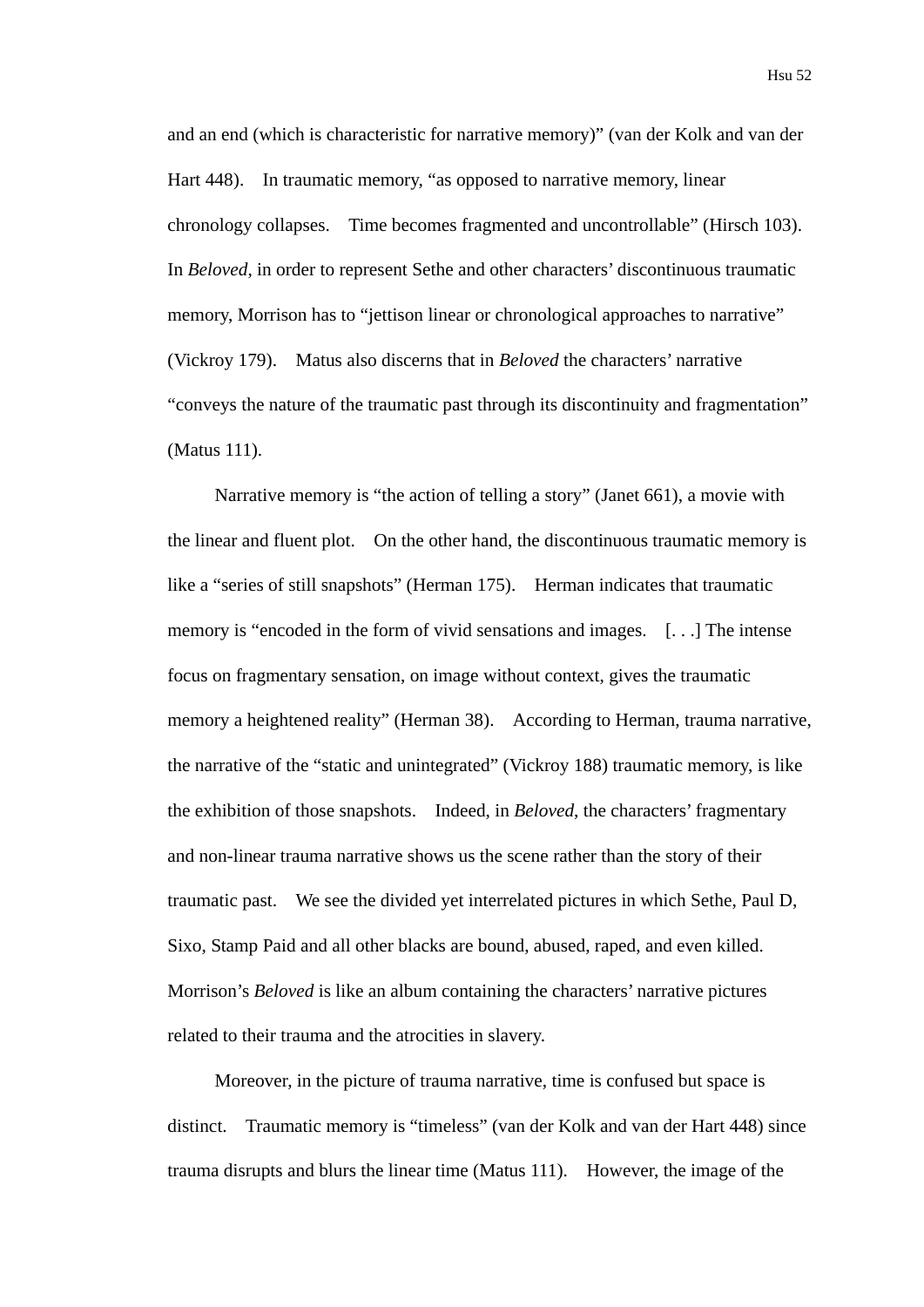place stays firmly in traumatic memory. Traumatic memory is like an undated picture, we see the people and the place but we do not know when it was taken. In *Beloved*, as Mobley suggests, the narrative "meanders through time, sometimes circling back, other times moving vertically, spirally out of time and down into *space*" (192, emphasis mine). Sethe tells Denver that, about her memories, she has no trust in "time," yet the "place" is always there:

> "I was talking about time. It's so hard for me to believe in it. Some things go. Pass on. Some things just stay. I used to think it was my rememory. You know. Some things you forget. Other things you never do. But it's not. Places, places are still there. If a house burns down, it's gone, but the place—the picture of it—stays, and not just in my rememory, but out there, in the world. What I remember is a picture floating around out there outside my head. I mean, even if I don't think it, even if I die, the picture of what I did, or knew, or saw is still out there. Right in the places where it happened." (*Beloved* 35-6)

### **V. Figuration**

1

Another noteworthy characteristic of trauma narrative is its symbolic language. If trauma narrative is like a series of snapshots, then the symbolic language used by the traumatized subject works as the *punctum* in the picture, an meaningful "addition" (Barthes 55) which is "personal" and "metonymic" and thus has "a power of expansion" (Barthes  $45$ ).<sup>5</sup> Considering the struggle of force between repression and

<sup>5</sup> Roland Barthes, in *Camera Lucida*, uses the term *punctum* to signify the element in pictures which "will break (or punctuate) the *studium*" (26). *Studium* is "a kind of education (knowledge and civility, 'politeness')" (Barthes 28) which provides information for the spectator to understand the background of the picture—the place, the people, and the circumstance. Barthes says, "To recognize the *studium*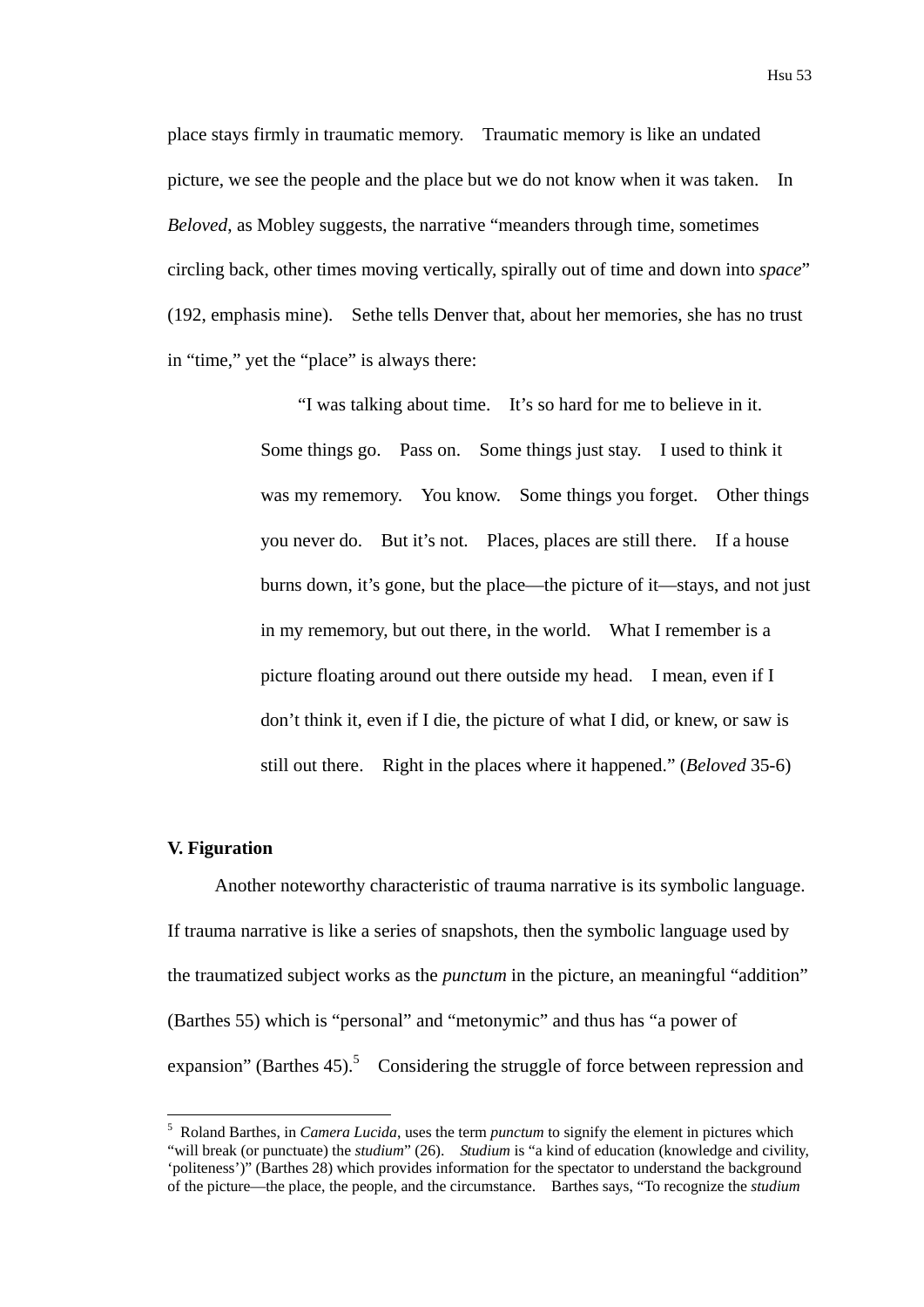evocation, Freud argues that the repressed memory does not "enter consciousness smoothly and unaltered; it must always put up with distortions" (*Moses* 95). In "Repression," Freud indicates that the return of the repressed exits in a "substitutive formation" through the process of "condensation" and "displacement" (154-56). Lacan further classifies the Freudian condensation as "metaphor" and displacement as "metonymy" ("The Agency" 160). The traumatized subject, given her/his inability to completely recount the repressed memory, adopts the symbolic language in her/his trauma narrative, which consists of metaphor (condensation) and metonymy (displacement). In *Beloved*, the character and the omniscient narrator also use metaphor and metonymy to connote the unspeakable trauma. While reading *Beloved*, "the reader is confronted with a network of allusions from which full meaning is withheld, with constant intimations that sinister, even traumatic reference lie beyond them" (Ferguson 112). The most specific example is the image of "a chokecherry

tree" used by Sethe to represent the scars on her back.

"What tree on your back? Is something growing on your back? I [Paul D] don't see nothing growing on your back."

"It's there all the same."

"Who told you that?"

"Whitegirl. That's what she called it. I've never seen it and never will. But that's what she said it looked like. A chokecherry tree. Trunk, branches, and even leaves. Tiny little chokecherry leaves. But

is inevitably to encounter the photographer's intention, to enter into harmony with them, to approve or disapprove of them, but always to understand them [. . .]" (27-8). *Punctum*, contrary to the *studium*, is out of information, it is a detail, a partial object, which "rises from the scene, shoots out of it like an arrow" (Barthes, 26). It is the spectator's interest in the unnoticed part of the picture which varies from person to person. For Barthes, *punctum* is a detail but "it fills the whole picture" (45). The picture with the *punctum* is "no longer 'anything whatever'" (Barthes 49) since it arouses the spectator's curiosity; it pricks the spectator and disturbs her/him.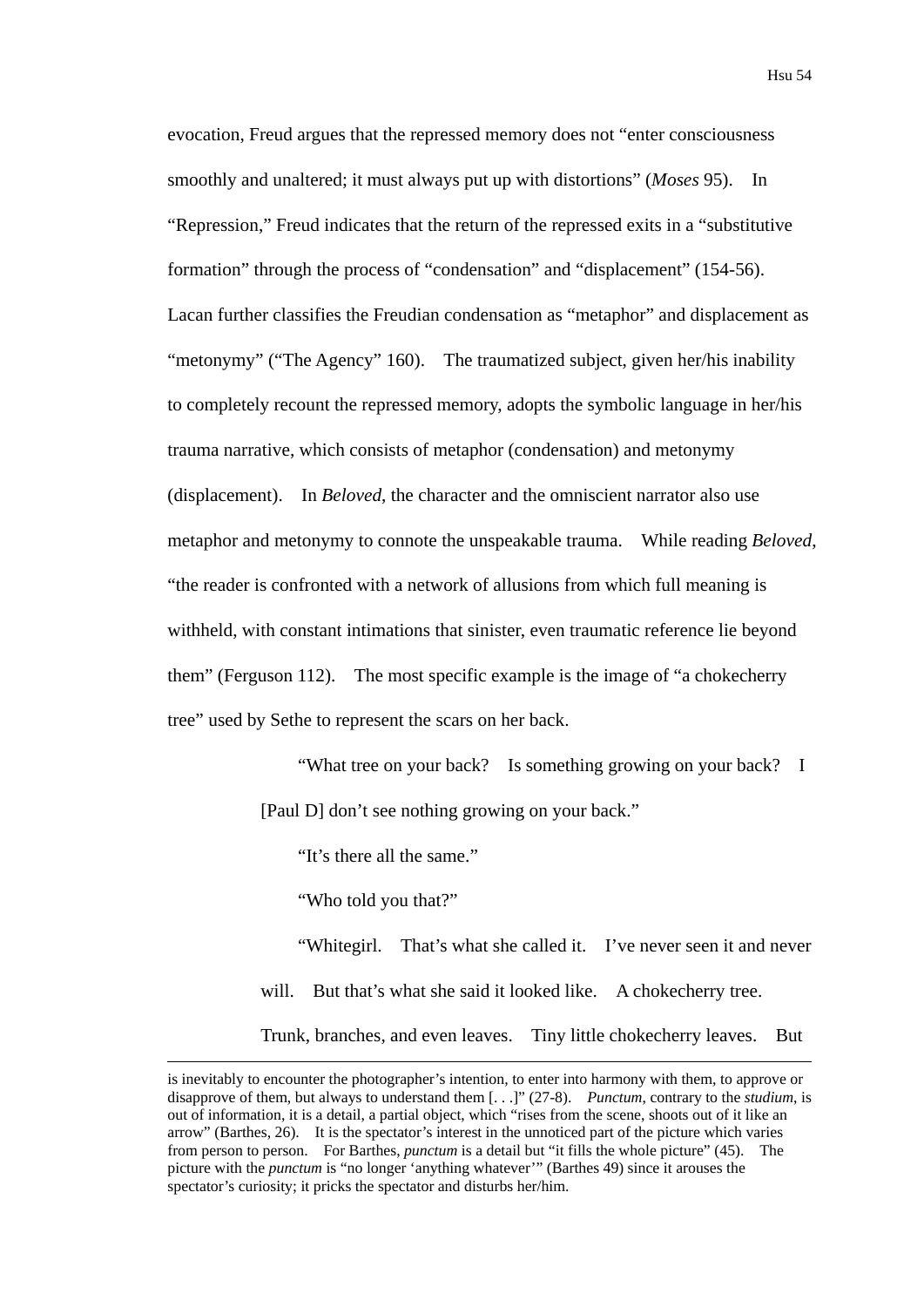that was eighteen years ago. Could have cherries too now for all I know." (*Beloved* 15-6, explanation mine)

The chokecherry tree symbolizes both the scars on Sethe's back and the traumatic experiences she has undergone. The tree, like the traumatic memory, is not visible for Sethe but it truly exists. Vickroy regards Sethe's scars as "a metaphor for the push and pull of traumatic memory—knowing and not knowing. She knows it is there, but it is numb and she cannot see it" (183). Trauma fixes on Sethe's psychic life as if the chokecherry tree fixes on her back. Moreover, Sethe suggests that the tree "could have cherries" (*Beloved* 16) during the passage of time, which signifies the "deferred action" of traumatic memory.

Being questioned about Beloved's death, Sethe confesses in her mind that she decides to kill her children because "when she saw them coming and recognized schoolteacher's hat, she heard wings. Little hummingbirds stuck their needle beaks right through her headcloth into her hair and beat their wings. And if she thought anything, it was No. No. Nono. Nonono" (*Beloved* 163). The hummingbird's sticking their needle beaks into Sethe's hair symbolizes Sethe's mental state overwhelmed by schoolteacher's appearance. Paul D hides what he cannot say in "that tobacco tin buried in his chest where a red heart used to be. Its lid rusted shut" (*Beloved* 72-3). The tobacco tin symbolizes the space of the unconscious in which the traumatized subject represses her/his traumatic memory. The similar symbol reappears when Sethe recognizes Beloved as her daughter. The omniscient narrator uses the image of casket to represent the unconscious and the jewels inside are Sethe's precious memories about Beloved:

A hobnail casket of jewels found in a tree hollow should be fondled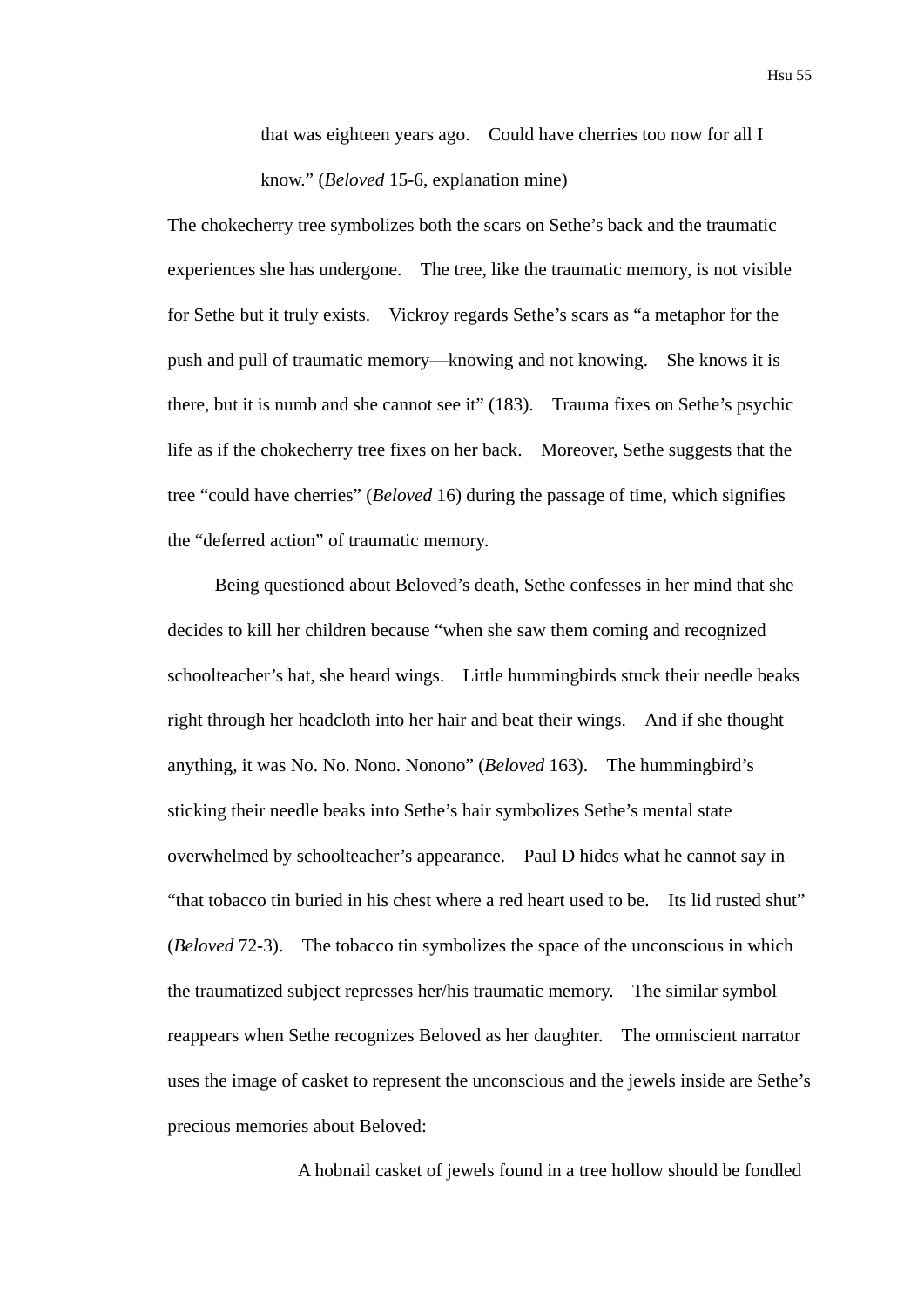before it is opened. Its lock may have rusted or broken away form the clasp. Still you should touch the nail heads, and test its weights. No smashing with an ax head before it is decently exhumed from the grave that has hidden it all this time. No gasp at a miracle that is truly miraculous because the magic lies in the fact that you knew it was there for you all along. (*Beloved* 176)

Sweet Home, the name of the plantation, is also meaningful. Home, for human beings, is the origin of memories and, for Sethe and Paul D, Sweet Home is the origin of their traumatic memory. The name "sweet" also connotes the traumatized subject's ambivalent attitudes to repress and to repeat the traumatic experience at the same time. As Denver says, "How come everybody run off from Sweet Home can't stop talking about it? Look like if it was so sweet you would have stayed" (*Beloved* 13).

The word, or we should say the name, in *Beloved* that is the most meaningful is Beloved. As a word, it is omnipresent in the novel. It is the word that the preacher says at the funeral of "the crawling already? baby," the word Sethe hears and have it engraved on her daughter's headstone. It is the word the mysterious girl names herself, it is the word in the epigraph of the novel, and it is the word Morrison names her work. As a name, the identity of the name's owner is undefined, and thus full of figurative senses. The plot of the novel does not clearly represent who Beloved is. The characters are not sure whether Beloved is the incarnation of the baby ghost or a runaway slave who "had been locked up by some whiteman for his own purpose" (*Beloved* 119). After Beloved disappears, Paul D talks to Denver about her sister yet both of them cannot define who Beloved is: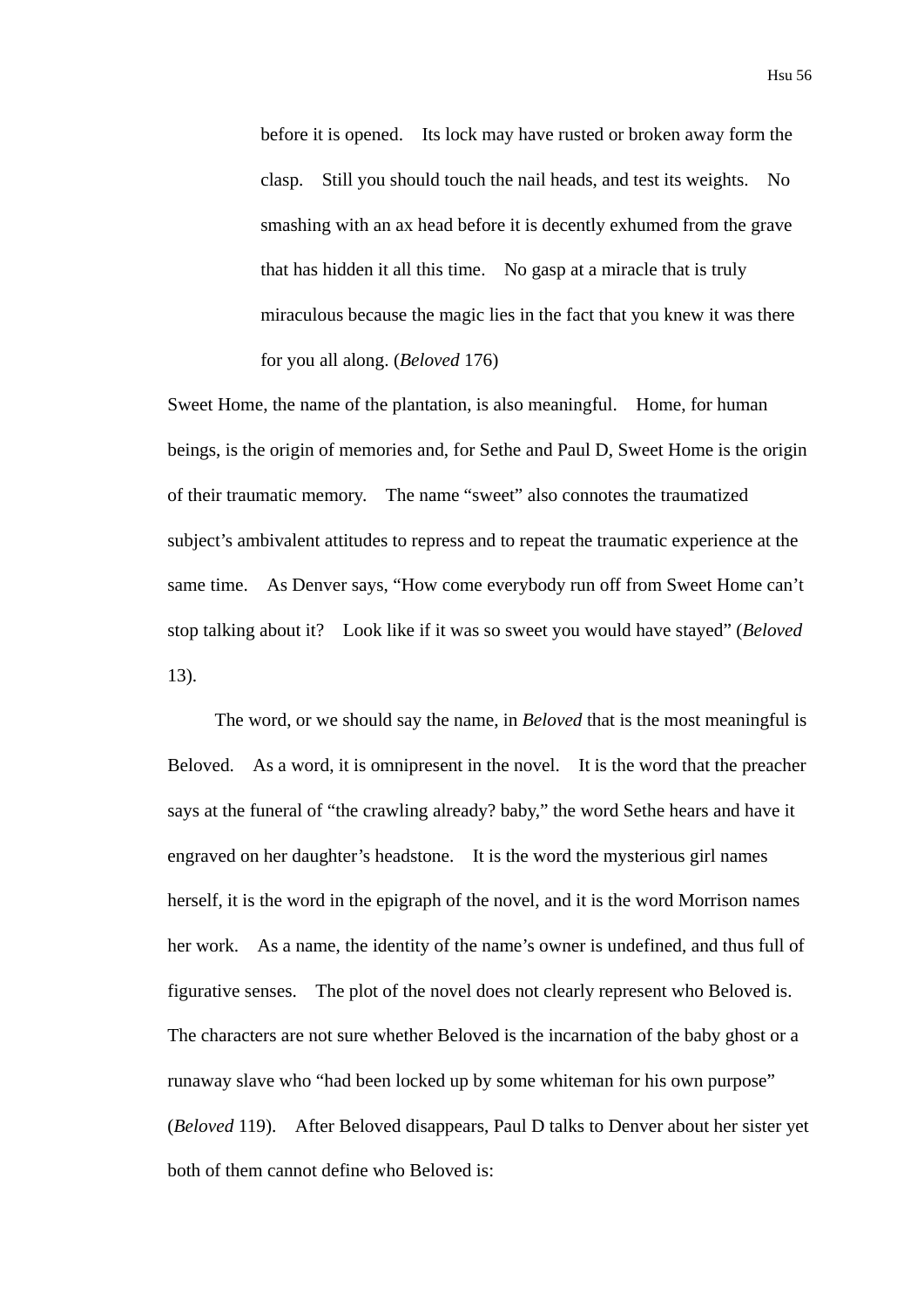They were both silent for a moment and then he [Paul D] said, "Uh, that girl. You know. Beloved?'

"Yes?"

"You think she sure 'nough your sister?"

Denver looked at her shoes. "At times. At times I think she was—more." (*Beloved* 266, explanation mine)

Readers, even after finishing reading the novel, cannot ascertain Beloved's identity. Critics also encounter the difficulty identifying the mysterious girl. Most of them assume that Beloved is Sethe's daughter but some have different answers. Iyunolu Osagie, with textual evidence, reveals the many possibilities of Beloved's identity. On her consideration, Beloved could be "a ghost returned in human form" (426), the "devil-child" in African fable (427-28), or a strange woman unrelated to Sethe (431). Unlike other critics, Elizabeth House insists that Beloved is a runaway slave who has been shipped with her mother from Africa to America (18). Deborah Horvitz argues that Beloved is both Sethe's daughter and her 'African mother' (158), an "inter-generational" and "inter-continental" figure who teaches Sethe "memories and stories about her matrilineal ancestry" (158). Although most critics try to determine who Beloved is, for Margaret Atwood, it is impossible to ascertain Beloved's identity because "there's a lot more to Beloved than any character can see, and she manages to be many things to several people. She is a catalyst for revelations as well as self-revelation" (35). Linda Krumholz also considers Beloved as "a trickster figure who defies narrative closure or categorization, foreclosing the possibility of a complete 'clearing' for the reader" (397).

Beloved, with her undefined identity and ghost image, represents many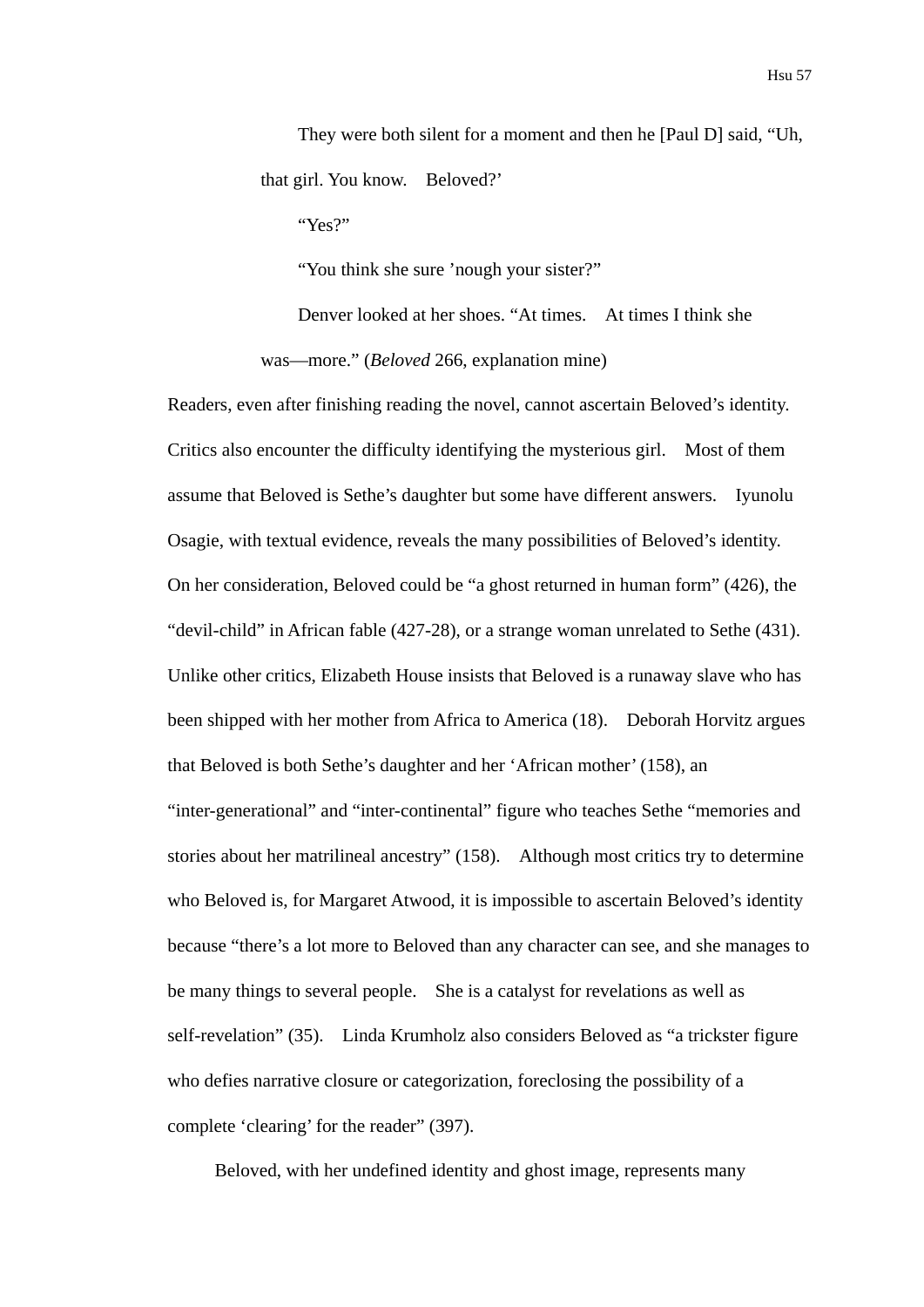characteristics of trauma. By writing *Beloved*, Morrison wants to re-create the world of the blacks haunted by their traumatic experiences in slavery. She adopts many images to represent the unspeakable trauma and in the center of them, the most significant symbol of them, is Beloved. She is endowed with the characteristics of trauma—the unspeakable past, the return of the repressed, the deferred action, the involuntary memory, etc. As discussed, Beloved is envisioned as the involuntary memory by whose appearance the characters' traumatic memory is evoked. Beloved's return in the flesh also represents the "simultaneity" in the traumatized subject's life because "in this world, ghosts are not only present but taken for granted; in this world, the past coexists with the present" (Phelan 230). Beloved's identity cannot be pinned down, as the traumatic experience cannot find a place in the traumatized subject's personal history. As Vickroy suggests, "Beloved represents the belatedness and dislocation of traumatic memory, which creates gaps in knowledge" (188). In the last chapter of *Beloved*, the omniscient narrator, as the chorus in Greek tragedies, narrates the epilogue and comments on Beloved: "Everybody knew what she was called, but nobody anywhere knew her name. Disremembered and unaccounted for, she cannot be lost because no one is looking for her, and even if they were, how can they call her if they don't know her name? Although she has claim, she is not claimed" (*Beloved* 274). The omniscient narrator's comment on Beloved corresponds with the characteristics of trauma she represents: traumatic memory is repressed—"no one is looking for her," and unspeakable—"don't know her name." In *Beloved*, Morrison centers the narrative on Beloved and adopts narrative strategies to create a labyrinth of trauma narrative in which the reader gets lost but finally realizes her/his job is not to find the way into the center where she/he has already